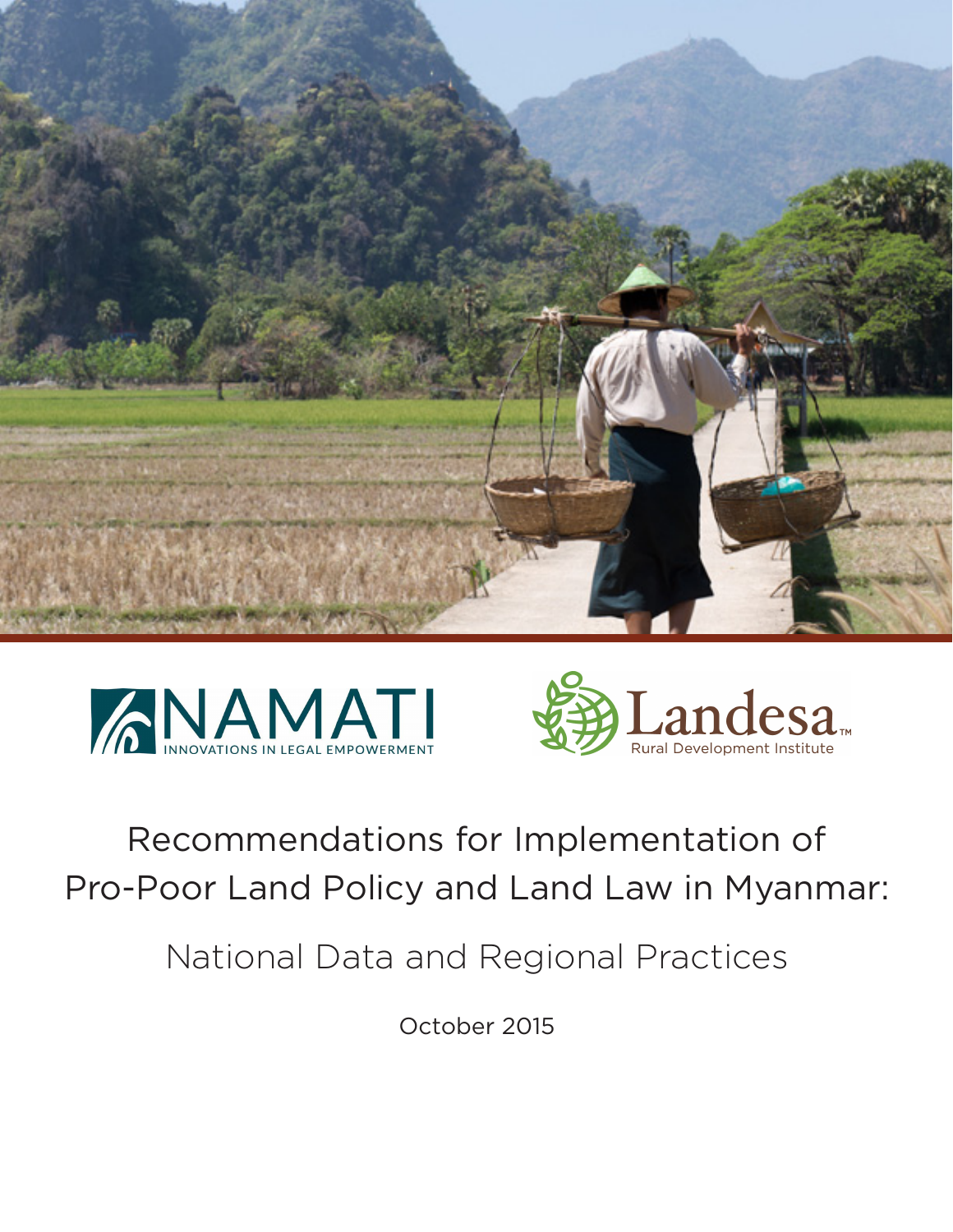#### **Acknowledgements**

Namati and Landesa greatly appreciate the Civil and Political Rights Campaign Group (CPRCG) team, paralegal U Tin Myint Win, and all the other community paralegals and paralegal supporters who have contributed to the data and experiences shared in this report. The authors would also like to thank Ye Yint and Khin Htet Wai, in particular, for their assistance in conducting joint field work and in creating this report and U Saw Hlaing for his assistance in translating this report into the Myanmar language. We also appreciate the support of Omidyar Network in making this report possible.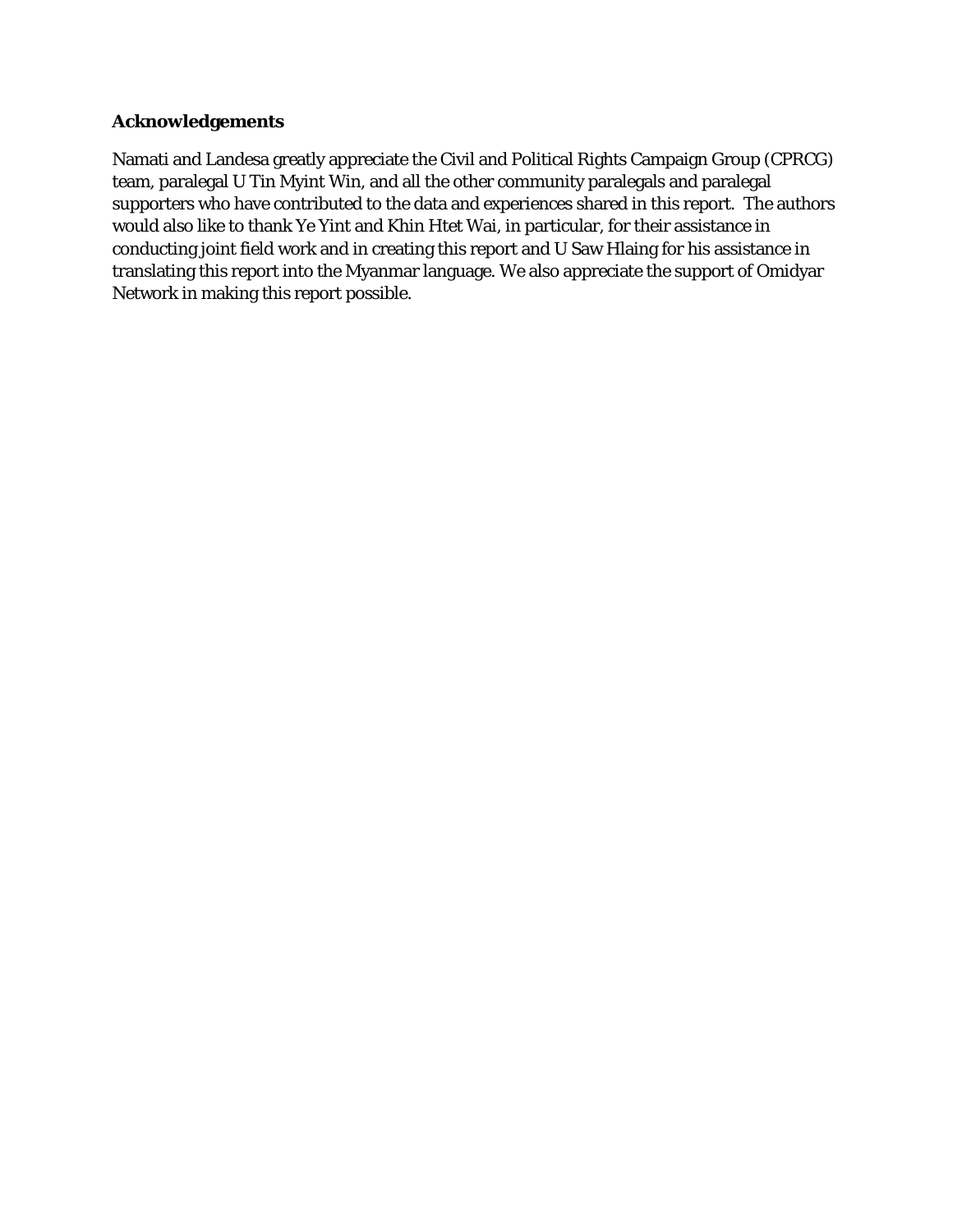# **Table of Contents**

| I. Smallholder Agriculture, Landlessness, and Equitable Land Allocation 4          |
|------------------------------------------------------------------------------------|
| A. Smallholder Agriculture Approach Is Most Equitable, Practical, and Productive 4 |
|                                                                                    |
| C. Asian Success Based on Three Foundations of Smallholder Agriculture 11          |
|                                                                                    |
|                                                                                    |
|                                                                                    |
|                                                                                    |
|                                                                                    |
| C. Restitution for Unfair Compensation of a Recent or Historical Confiscation 24   |
|                                                                                    |
|                                                                                    |
|                                                                                    |
|                                                                                    |
|                                                                                    |
|                                                                                    |
|                                                                                    |
|                                                                                    |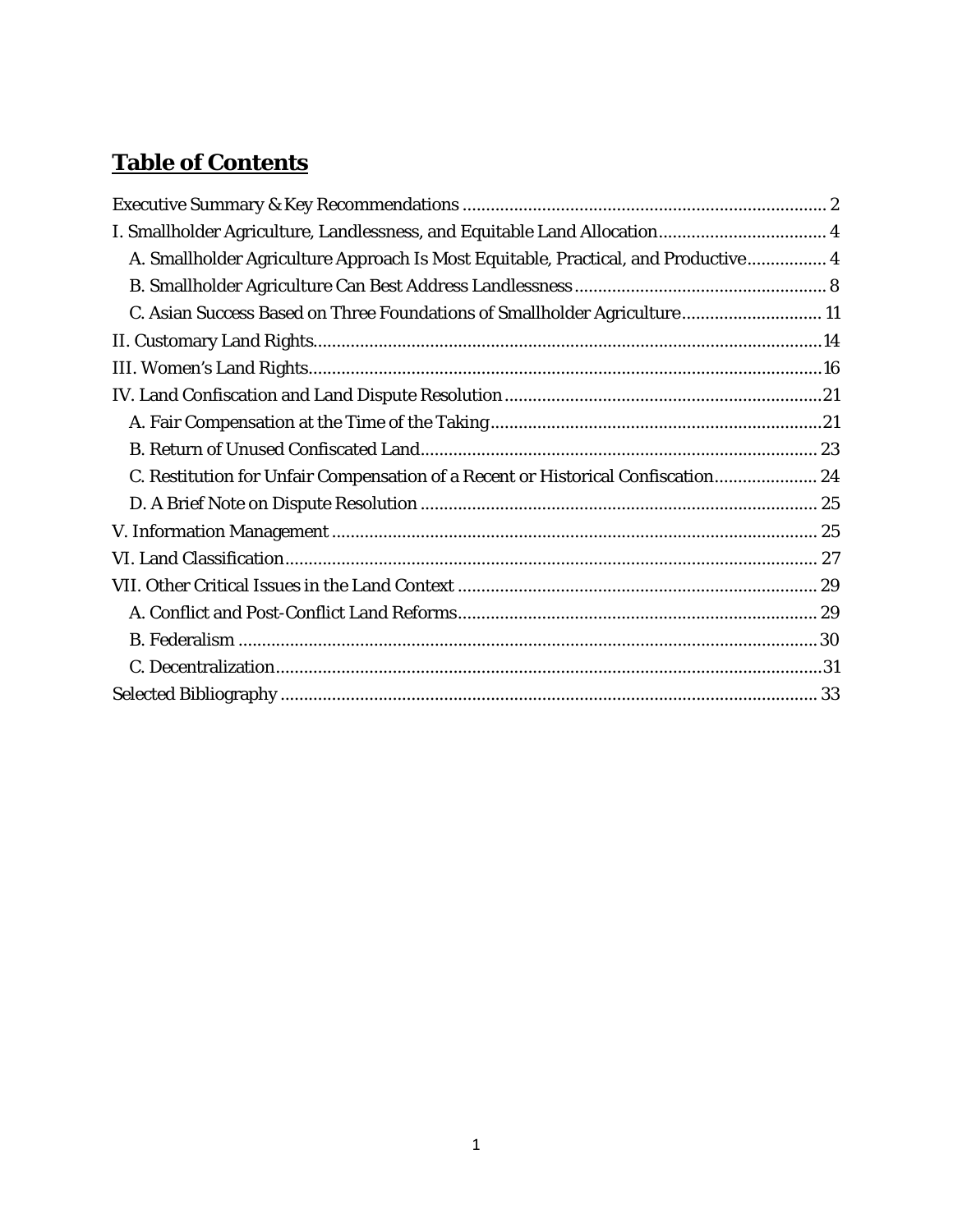# <span id="page-3-0"></span>Executive Summary & Key Recommendations

Myanmar is undergoing a major transition, opening space for significant change for the first time in decades. Secure land tenure for smallholder farmers and rural communities is essential in a heavily agrarian nation like Myanmar, where millions in the rural population – nearly 70% of the country – depend on agriculture for their livelihoods. Despite some updates to the legal framework, such as the 2012 *Farmland Law* and *Vacant, Fallow, and Virgin Land Law*, millions of Myanmar farmers remain vulnerable with insecure land tenure due to a complex and opaque set of land laws, unresolved historical land grievances, and widespread landlessness.

The common aim of Namati and Landesa is to support the development of a protective, propoor legal framework, that will empower farmers to use the law, make informed decisions about their land, and maintain secure land tenure – ultimately leading to poverty alleviation for poor, rural women and men.

Namati is a global organization dedicated to legal empowerment: putting the law into people's hands. Since the start of its Myanmar program in 2013, Namati and local partner Civil and Political Rights Campaign Group (CPRCG) have deployed 30 community-based paralegals in seven states and divisions to help farmers secure land tenure under Myanmar law. The paralegals conduct community legal education, assist farmers with application forms or complaint letters, accompany clients to government offices, and conduct follow-up as needed. With paralegal assistance, hundreds of Myanmar farmers received land use certificates, converted vacant land into farmland and secured rights, and even secured the return of land grabbed by powerful interests in the past. Over the past two years, the paralegals have worked alongside farming families and large groups of farmers to seek solutions to over 2500 land issues.

The Namati-CPRCG paralegals also rigorously track every case to build an understanding of farmers experience interactions with land-related laws and administrative systems. With paralegals across Myanmar including central lowlands and ethnic states, the geographic breadth of the program allows for meaningful comparisons of implementation and government decisionmaking across regions.

Landesa, a US-based nonprofit, has worked on issues of secure land rights for poor, rural women and men, including landless families, in over 50 countries since 1967, including comparative fieldwork and policy review in a dozen Asian countries (including five that have successfully carried out major land tenure reforms: Japan, Taiwan, South Korea, China, and Vietnam). In addition to this extensive regional experience, Landesa has carried out fieldwork in multiple areas of rural Myanmar.

The discussion and recommendations below are informed by the complementary perspectives and experience of Landesa and Namati – international and comparative examples of land reform and best practices, grassroots data from the experiences of Myanmar farmers, and additional fieldwork conducted by both organizations throughout the country. Here we highlight pressing needs – and recommend potential solutions – as the Myanmar government embarks on wide-reaching land policy reform. Namati and Landesa make the following key recommendations on the topics examined in this report:

• *Implement a pro-poor land policy that promotes agricultural productivity through land allocation to landless families, prioritizes smallholder farmers over industrialized agriculture, and supports these farmers with agricultural extension and credit.*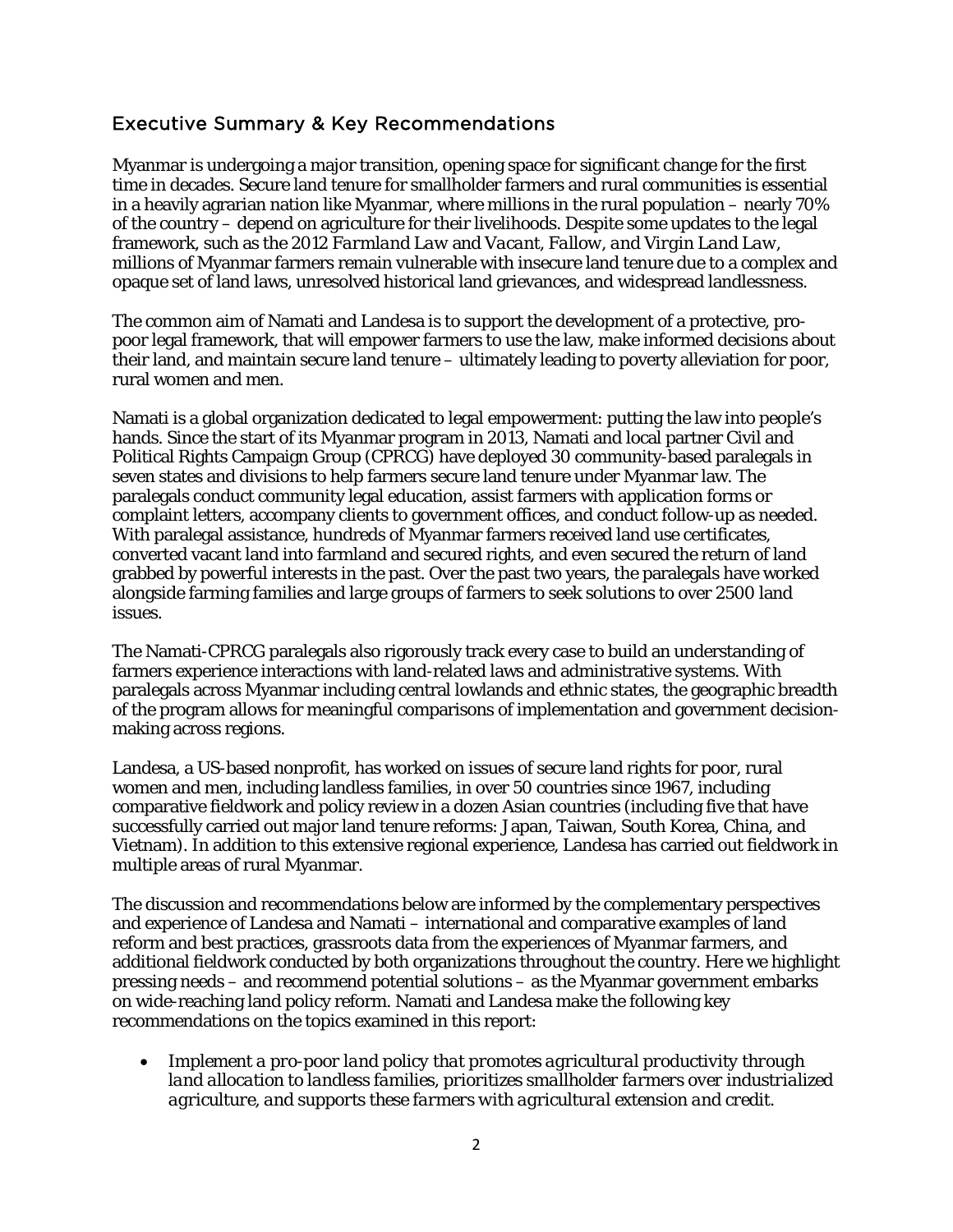- *Recognize and formalize customary community land rights, including clearly established rights to forest land in current use and verification of community-led rights-confirming demarcation of external boundaries around ethnic areas; require and monitor free, prior, and informed consent during investment projects; and prioritize the resolution of acute, existing land disputes involving customary land rights.*
- *Strengthen the equitable position of women as landholders by involving women in decision-making bodies, including access to and presence on these bodies; improve legal protections for of women's land rights, such as joint title on land use certificates; and mainstream women's participation in legal aid and registration initiatives as both agents of service and targets of legal assistance.*
- *Amend laws to reverse the approach to compulsory land acquisition and compensation such that largeholders are compensated in cash as smallholders are given land, not the other way around; prioritize the return of unused confiscated land; and address historical grievances through a mix of compensation approaches including divided ownership (or long-term rights), cash, new land, or shares in development.*
- *Increase access to land documentation and policy information for rural communities and individuals and ensure that mapping programs are affordable, transparent, and accessible; involve community participation; and enumerate landless families and available state land.*
- *Consider creating a land classification system that reduces the complexity of current categories, involves community participation to ensure the accuracy and appropriateness of new classifications, and is accompanied by sufficient education of communities and government officials alike so rules are understood and officials are confident to authorize reclassification.*
- *Proceed with land reforms in non-conflict and post-conflict geographic areas where and when possible, so that areas still in conflict will, in the future, be able to base their land reform work on successful neighboring models; support education and mediation in post-conflict communities, conducted by well-trained mediators, to resolve disputes and improve public awareness about land rights; and prioritize displaced and resettled communities in land allocation programs to address landlessness.*
- *Consider other Asian examples of the delegation of land administration to the states and regions, using land as a testing ground for devolution of governance and rights.*
- *Strengthen mechanisms for local land administration and local community access to land documentation, mapping, and dispute resolution processes in order to increase efficiency, better rely on local knowledge of ownership and classification issues, and ensure public awareness, transparency, and accountability.*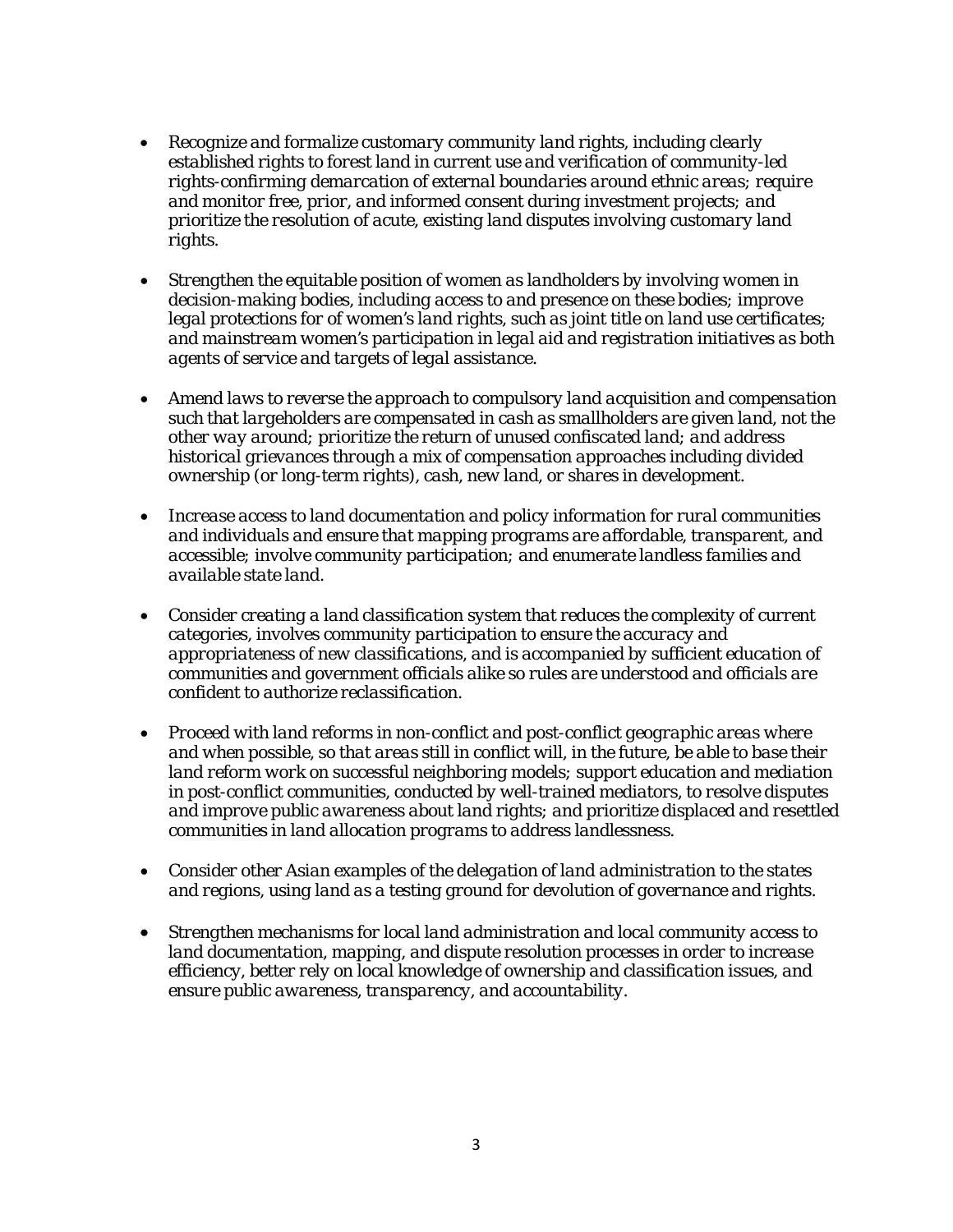# <span id="page-5-0"></span>I. Smallholder Agriculture, Landlessness, and Equitable Land Allocation

*Recommendation: Implement a pro-poor land policy that promotes agricultural productivity through land allocation to landless families, prioritizes smallholder farmers over industrialized agriculture, and supports these farmers with agricultural extension and credit.* 

The problems of landlessness, smallholder agriculture, and land allocation are inextricably

linked. To successfully promote smallholder agriculture, a nation must have a population of farmers in possession of land and confident enough in their land security to make investments. Likewise, where landless agricultural laborers are common in a predominantly agricultural society, pro-poor land allocation is necessary to reduce landlessness. In Myanmar, the context is ripe for a policy and legal framework in which these three elements – *reduced landlessness* and bolstered *smallholder farming* through equitable *land allocation and support services* – to come together and build a fair and flourishing agricultural foundation for prosperity for Myanmar's citizens.

# Protection and Promotion of Smallholder Farmers in the Draft National Land Use Policy (NLUP)

The 6th Draft clearly establishes the protection of the rights of smallholder farmers as the first listed principle under *Part I, Chapter II – Basic Principles* (paragraph 7): "recognize and protect legitimate land tenure right of people as recognized by the local community, with particular attention to vulnerable groups such as smallholder farmers." This emphasis on smallholder farmers provides the foundation of a pro-poor rural legal framework and agricultural policy, but also to builds the foundation for Myanmar to join the five great Asian success stories – Japan, Taiwan, South Korea, mainland China, and Vietnam. These nations' agricultural productivity and overall economic growth were based upon the protection and promotion of the secure tenure rights of smallholder farmers*.* In *Part II, Chapter III – Land Information Management* also emphasizes "smallholder farmers" (paragraph 16(a)), ensuring that need in this area will be measured and that progress will be tracked.

# <span id="page-5-1"></span>A. Smallholder Agriculture Approach Is Most Equitable, Practical, and Productive

Decades of evidence from across Asia demonstrates that land reform efforts that prioritize and protect secure land rights for small farms, including micro-plots for those who were previously completely landless, are more effective than prioritizing large-scale commercial agriculture in attaining agricultural productivity and economic growth. The smallholder approach best protects the livelihoods of the most poor, is a realistic way to ensure access to land for all, and consistently leads to more productive agriculture. The most successful economies and most stable nations in Asia – Japan, Taiwan, South Korea, Vietnam, and mainland China – all took a predominantly smallholder approach to land reform rather than prioritizing large-scale plantations or mechanized farming. All realized great gains in productivity, with predominantly small farmer agriculture strikingly better than big holdings – whether private or collective farms.

With approximately 70% of its population rural and largely dependent on agriculture, Myanmar is potentially well-positioned to join these five great Asian post-war success stories in which smallholder agriculture laid the initial groundwork for the overall development of the society.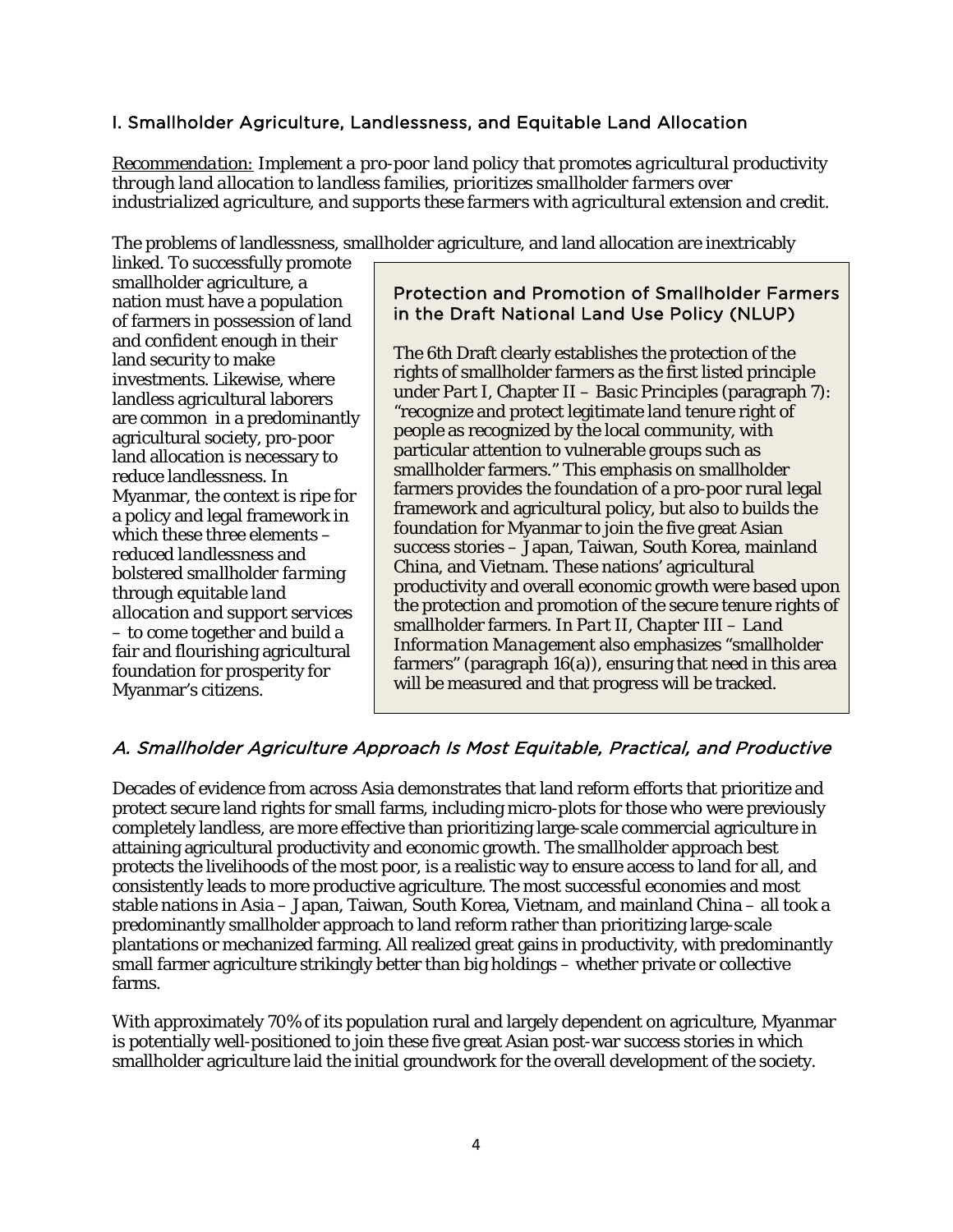Namati fieldwork in Myanmar through its community paralegal program reveals that the vast majority of farmers seeking to secure their land tenure through the farmland registration process are smallholder farmers. Based on Namati findings as of Spring 2015, of the nearly 1500 clients from seven states and divisions working with Namati community paralegals on land registration, the vast majority – some 1050 families or 70% – were concerned with cases involving farmland of less than 5 acres (see [Figure 1\)](#page-6-0), with a further 20% of cases focused on farmland plots between 5 and 10 acres. The mean average size of the farms of the families Namati paralegals have supported for farmland registration cases in Myanmar is 5.53 acres. A smallholder approach for Myanmar, then, not only reflects the history of Asia's five most successful economies, it also reflects the specific context and needs of Myanmar's land insecure families.



<span id="page-6-0"></span>**Figure 1- Number of Acres Per Farmland Registration Case in Myanmar (Namati 2015)**

A decade of Landesa's field research in India has found that approaches that support secure tenure for smallholders, including micro-plots for the previously landless, perform strikingly better than big holdings, with the peak of productivity per unit of land for the smallest farms often reached at just one-tenth of an acre. Medium and long-term investments by smallholders leading to greater productivity include irrigation, land leveling, intensive soil improvement, terracing and greenhouses, and agricultural loans. Evidence from China's experience in 1962- 1978 (a period of government-controlled large-scale agricultural collectives) supports this approach, with tiny private plots there accounting for 5% of arable land, but producing 15-20% of the total value of the nation's agricultural production. The same was found in Russia's private plots on government-mandated collective farms: 3% of arable land, but 25-30% of the value of agricultural production (including a large share of all vegetable, fruit, meat and dairy production, and even a majority of potato production). In South Vietnam, early land-to-thetiller efforts led to significant improvements in productivity and stability: a 30% increase in rice production, and an 80% decrease in recruitment by the communist Viet Cong.

In addition to productivity and stability, as a pro-poor solution to landlessness, allocation of small plots (using available government land or private land purchased on the open market) are more affordable for the state than attempting to distribute full-size farms – a major reason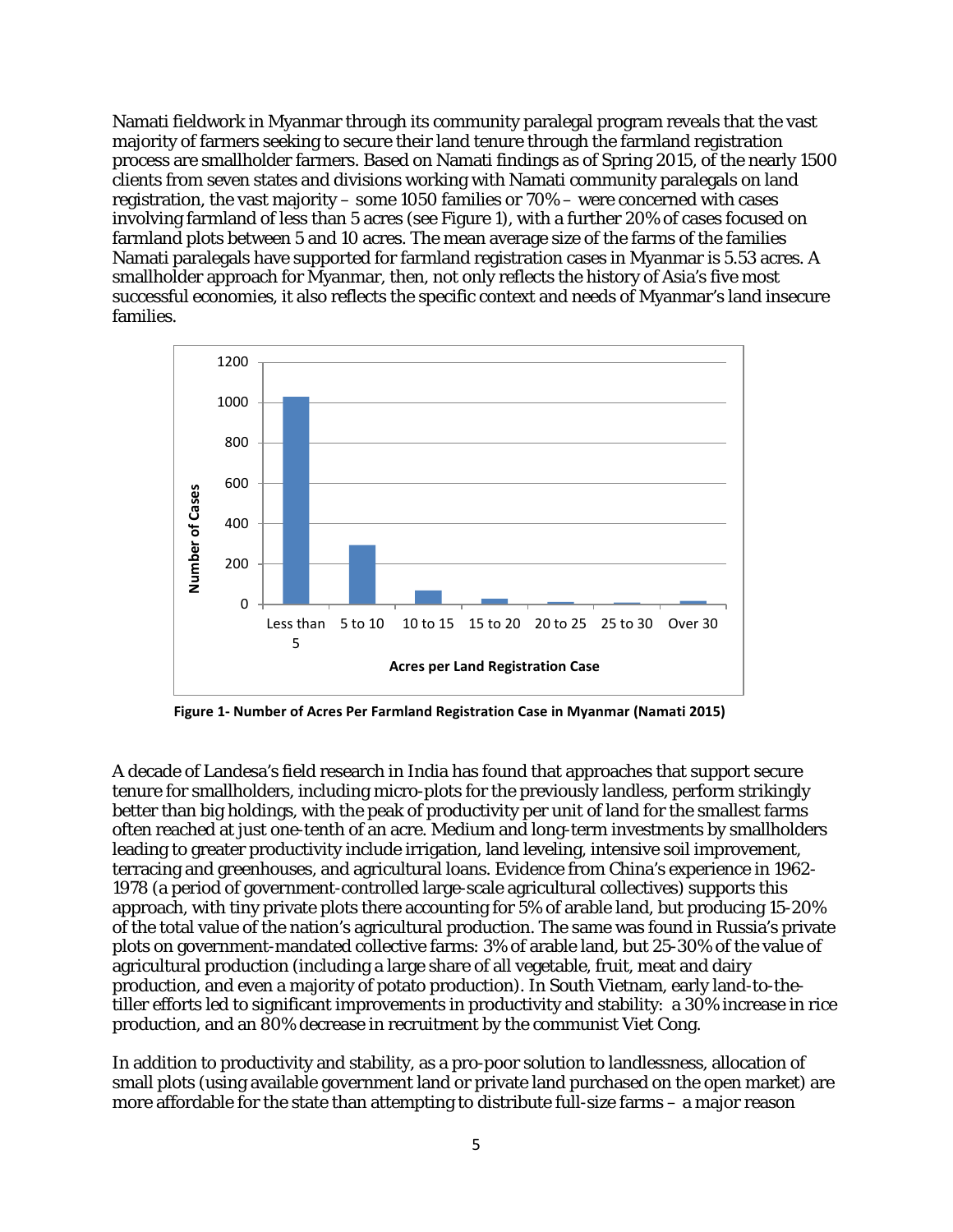Landesa has had success in working with governments in mainland China and India to adopt legal frameworks supporting smallholder land rights to address landlessness. If enough public land is not available to the state, the purchase of private land is the best approach. Confiscation, or purchasing land at below market value, will not work: as seen in India, where such an approach led to successful resistance by land owners in every state except Kerala and West Bengal. Rather, Landesa experience with the state purchase of land at market value has been very effective, especially with micro-plot allocation, for example in the Indian states of Karnataka, West Bengal, and Odisha.

More broadly, if Myanmar can make thoughtful use of the key experiences of both Asian successes and Asian failures in the agricultural sector during the seven decades since 1945, the chances for Myanmar's own development success will be dramatically enhanced.

All five Asian successes realized great gains in productivity, with secure tenure for predominantly small farmer agriculture strikingly better than big holdings – whether private plantations or government-mandated collective farms. Consider the five in turn:

- Japan went from insecure tenant farming to small, secure owner-operators. Over the period from 1955 to 1970, agricultural production rose an average of 3% annually.
- Taiwan likewise went from insecure tenancy to small, secure owner-operators, and over the decade from 1952 to 1962 rice yields increased by 60% and farmers' incomes by 150%. In terms of overall development impact, consider the following table showing consumption patterns in small-farm Taiwanese households (average farm size of just over three acres), as found in Landesa field interviews in the year 2000 (most of this consumption was domestically sourced):

| Virtually all farm households had:                                                                            | Most households had or had done:                                                                                       |
|---------------------------------------------------------------------------------------------------------------|------------------------------------------------------------------------------------------------------------------------|
| Solid brick house<br>Color TV<br><b>VCR or DVR</b><br>Stereo<br>Cellphones<br>Washing machine<br>Refrigerator | Computer<br>Private life insurance policy<br>Stock on Taiwan's stock market<br>Off-island travel for vacation or visit |

- South Korea likewise, from insecure tenancy to owner-operated farming, with rice yields up 70% post-reform from mid-1950s to mid-1970s (very small farms, with half under 1¼ acres).
- Mainland China initially went from tenancy to small-farm ownership, with a 70% increase in grain yields from 1949 to 1956, then tragically collectivized and suffered 30 million famine deaths; China ultimately broke up the collectives into small farms, with renewed productivity increase of 32% between 1978 and 1984 attributed to the break-up.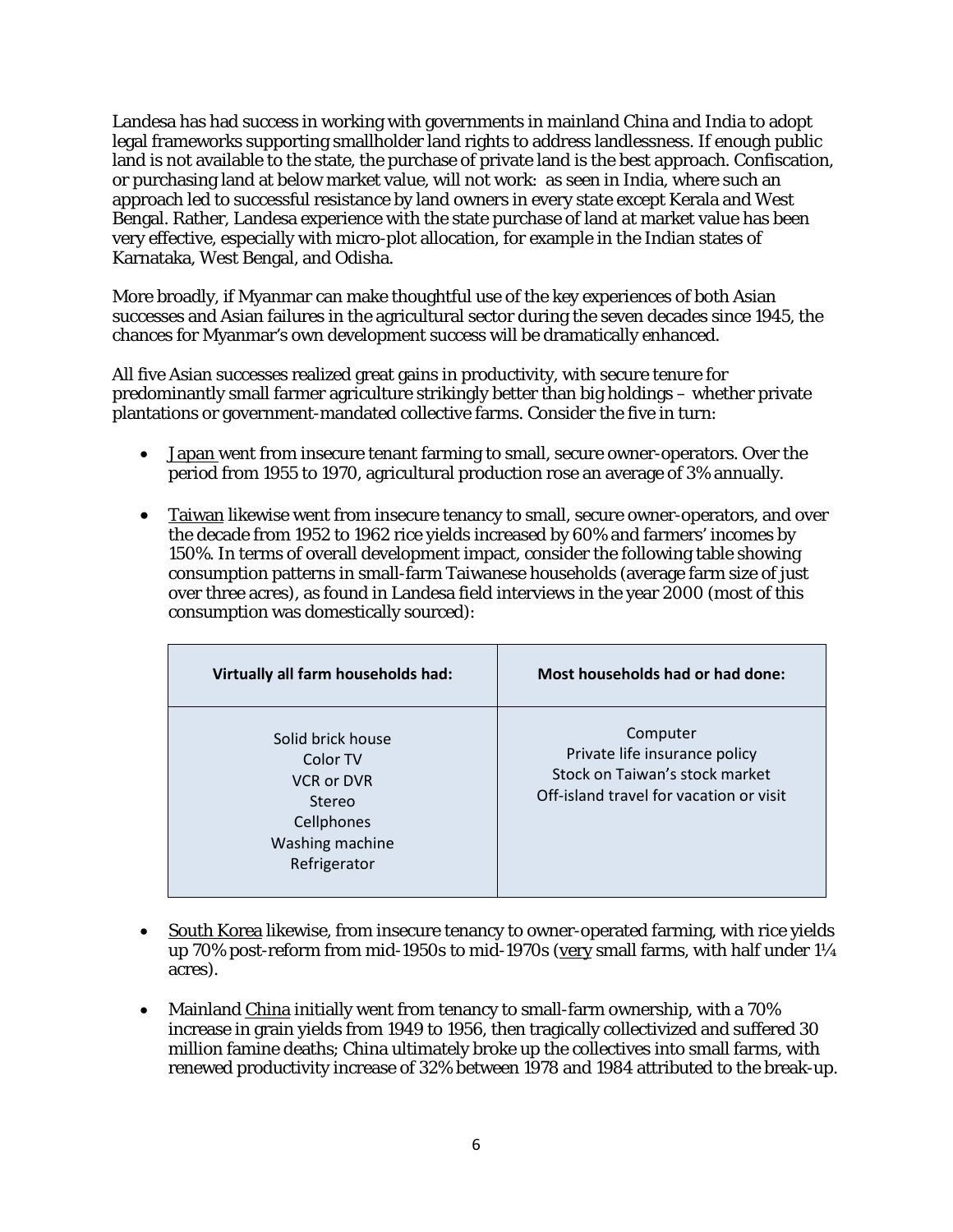• Vietnam replaced tenancy with small-owner farms in the south in 1970 through 1973 (30% increase in rice yields) while government-controlled collective farms languished in the north, then pragmatically broke up the collectives into securely held small farms as production surged.

Moreover, both China and India have had successful experience with tiny, securely held microplots of one-twentieth to one-tenth of an acre as livelihood supplements / safety-nets. In China, before the break-up of the collective farms (and during the period 1962-1979) tiny household plots used 5% of the farmland, and produced 15-20% of the total value of agricultural production. In India, in programs spanning three states, micro-plot distribution has given several hundred thousand previously landless families a large boost in nutrition, income, and status. In the United States, diverse kitchen gardens were found to be 20 times more profitable per unit of land than industrial corn production.

At the foundation of all these productivity increases – both on small farms or even on smaller micro-plots or homesteads – is secure rights to the land which allows the agricultural household to confidently invest their labor, their savings, and other resources in substantial medium- and long-term improvements in that land: irrigation, drainage, land-leveling, terracing, intensive soil improvement and erosion control, greenhouses, tree planting, trellis crops, fishponds, animal husbandry, etc. Production of high-value crops can increase more than basic food crops, even though the latter increased dramatically: in Taiwan, with such diversification beyond basic food crops and an emphasis on securely held small farms, high value production – fruit, vegetables, and livestock – grew from 21% to 60% of the value of all farm production from 1952 to 1979.

By contrast, large plantations are consistently shown to use land less productively and efficiently than smallholders who are secure in their land rights. This holds true not only for basic food crops, but also for high value and "export" crops. The same does not hold true if the smallholders have insecure land rights: large-scale holdings divided into insecure small tenancies in Bangladesh, India, and Pakistan produced paddy yields at roughly two-thirds the metric tonnage of secure smallholders in South Korea, China, Taiwan, Vietnam and Japan. In Taiwan, bananas and sugar cane are produced by secure smallholders at consistently higher yields than Asian plantations, while smallholder yields of rubber in Malaysia, Indonesia, India, and Thailand are 80% higher than large plantations in those countries.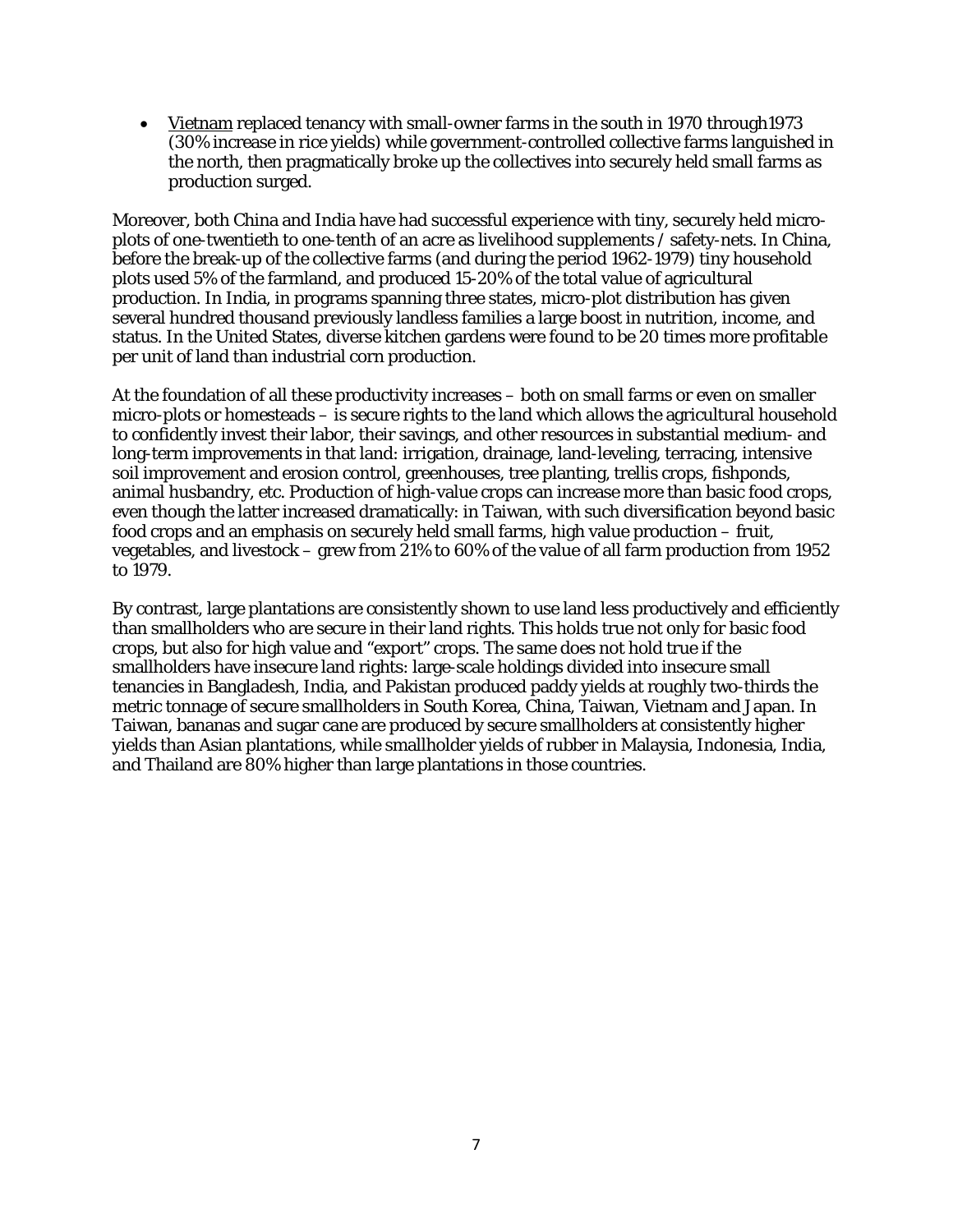#### <span id="page-9-0"></span>B. Smallholder Agriculture Can Best Address Landlessness

For Myanmar, who would be the chief beneficiary groups of secure land tenure programs, paralleling those discussed above? And what would the Asian experience show to be most

feasible, and most beneficial (and what to be avoided)? These questions must first be addressed by recognizing that a pro-poor approach to land policy and law in Myanmar will center on alleviating the condition of landlessness. To begin, the full scope of landlessness should be precisely understood. Based on Landesa's experience working with landless populations in Southeast Asia since the 1960s, those lacking adequate land rights can be seen to fall into one of eight categories, found in varying proportions in Myanmar (some of the categories partially overlap):

- **Completely landless**, though working in the agriculture sector (generally agriculture laborers, especially daily workers)
- **Tenant farmers** (including sharecroppers)
- **Insecure "squatters"** on "government" or other public lands

#### Land Allocation Required to Address Landlessness in the Draft NLUP

The 6th Draft of the National Land Use Policy of the Government of Myanmar addresses landlessness is three key ways: first, it raises the issue to its first basic principle; second, the draft requires that landless families be documented through a national survey; third, the policy mandates that land be allocated to landless families. Specifically, the *Basic Principles* of the draft policy strongly identify the need to address landlessness through policy implementation, requiring that the government begin "developing procedures to address landlessness" (paragraph 7(m)), ensuring that those without land or secure rights to land can flourish as smallholders. Moreover, a new provision of the *Land Information Management* chapter requires a survey of landless people, and the participation of local individuals in conducting the survey (paragraph 15(g)). Finally, and perhaps most importantly, land allocation to landless families is required, as seen in new Paragraph 19(i) of *Part III – Planning and Changing Land Use*: with the state mandating the creation of district level land use plans to establish "reserved land areas for allocation to landless citizens," and *Part IV – Grants and Leases of Land at the Disposal of Government* includes a crucial supporting provision: "Arrangements shall be made to allocate land to landless stakeholders" (paragraph 30(f)).

- **Users of "customary" or other traditional lands** whose entitlement to that use is not recognized in the formal legal system
- **Internally displaced persons and refugees** whose traditional living has been from agriculture
- **Supposed land reform beneficiaries and other "smallholders"** whose land has never been regularized and who remain insecure
- **Pastoralists** who temporarily use land for grazing, but without legal recognition
- Also, **women**, not only those who are part of the above households, but those in families that have secure land rights, where women do not share in those rights

Field research and interviews conducted by Landesa has led to the preliminary conclusion that much of the landless population in Myanmar falls into the first two categories: completely landless agricultural laborers and tenant farmers. In addition, the many farmers cultivating land officially designated as vacant land or forest land, as well as communities practicing communal management of their land and natural resources, likewise make up a large proportion of the landless population in the country. These types of land cannot be registered as farmland under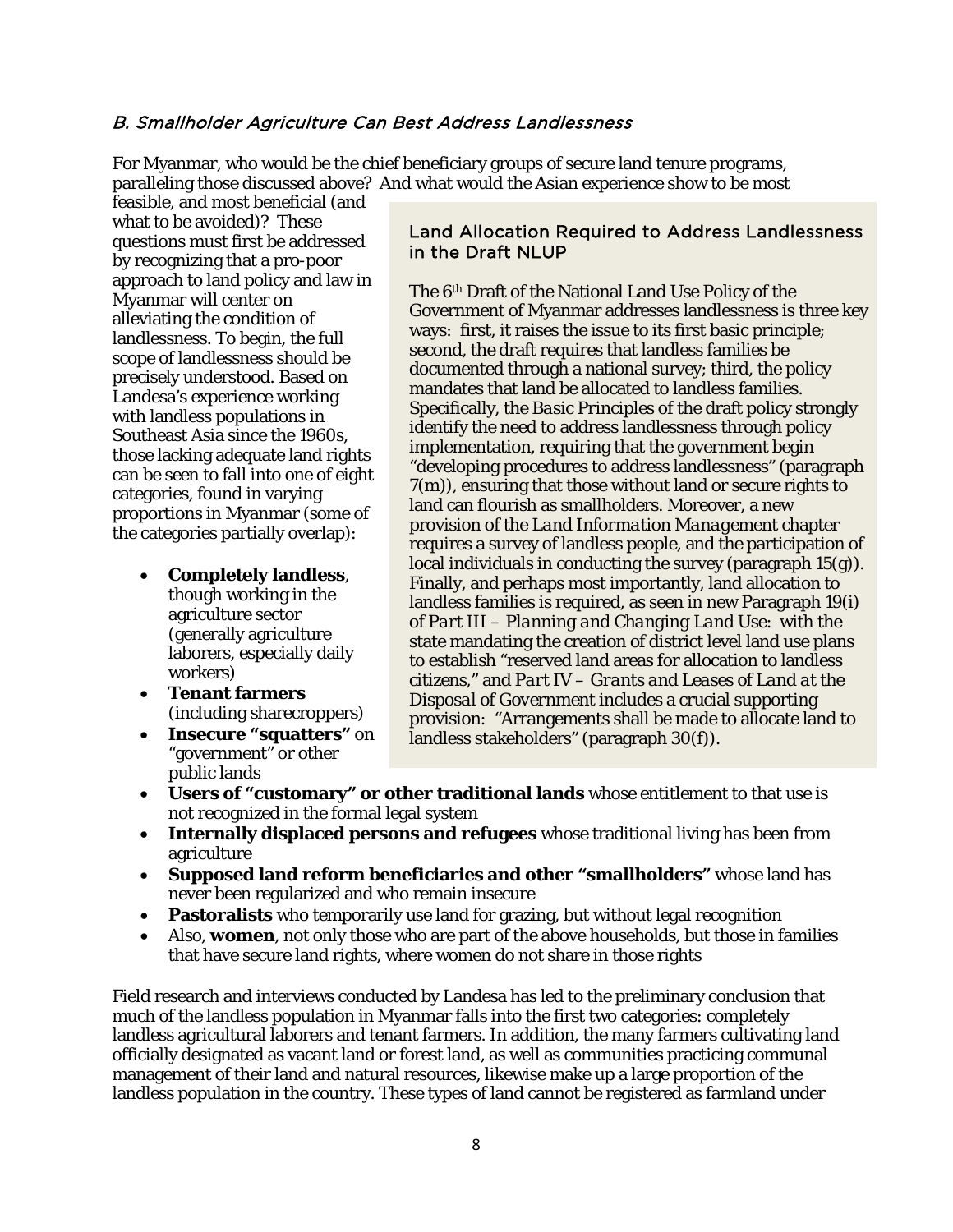the current laws, and thus, many of these farmers are landless, falling into the categories of insecure "squatters" and users of "customary" or other traditional lands. For example, some farmers have approached Namati community paralegals for assistance in gaining farming rights for land officially classified as "forest land." Although the farmers have been cultivating the land as farmland for many years – some of whom were encourage to cultivate the land in the first place – this land cannot be registered. Of those "forest land" users that have approached a Namati community paralegal for assistance, 83% reported having no other agricultural land. Thus, addressing these issues is essential to reduce landlessness.

Families working as landless agricultural laborers or tenant farmers may have previously held secure land rights, but were victims of land confiscations conducted with unfair compensation if any, or may have given up their land as family members migrated or moved to urban centers in search of work, or may be displaced farmers from other regions uprooted by conflict or environmental conditions such as Cyclone Nargis or the effects of climate change. Namati community paralegals also report that land expropriation in various forms, through pressure by government officials and large landowners alike, has led to smallholder families reverting to the status of landless agricultural laborers or tenant farmers. In Ayerwaddy Division, for example, Namati has found that land disputes are sometimes rooted in farmers who had been forced in the 1990s to leave their land because they cannot pay fees or taxes properly or because the farmers could not meet imposed production quotas. The local government then redistributed the land to other small farmers, who worked as tenants of the government. The result over the years, as this process is repeated, is five or six farmers making claims on the same plot of land. While approximately two-thirds of paralegal clients involved in local land disputes reported having some kind of possession document for the land, the process of resolving the dispute must take into account the multiple claims and ensure access to land for all parties – particularly where poor government policies in the past catalyzed the disputes. A pro-poor land allocation program would not take land from one smallholder and distribute it to others, rather it would seek out unused government land or purchase private land on the open market.

Discussions by Landesa with community leaders from seven states and regions across Upper and Lower Myanmar led to the conclusion that as many as 60% or more of agricultural households in these representatives' townships are landless agricultural laborers, while a smaller percentage, perhaps 30%, are smallholder farmers many of whom now have land use certificates, and the smallest percentage were tenant farmers. These ratios were borne out in joint Landesa-Namati field research in eastern Shan State in Spring 2015 during interviews with landowners who reported that agricultural laborers were plentiful, and that if these small-farm owners were to sell their land they had no sense of obligation to the agricultural laborers who could just "move on and find other work." This type of land insecurity is precisely contrary to the five great Asian success stories, where land security matches the Landesa definition: farmers secure in their land such that they are willing to make medium- to long-term investments in that land. Without possession of such confidence, the farmers are land insecure, or even landless.

In Myanmar, there appear to be five groups within rural society that could be greatly helped by the government to move from their present status of "insecure, non-investors" (that is, no investment of family labor, savings, credit, or other resources) with respect to the country's precious agricultural land base, to the status of "secure and ready to invest resources." These land-insecure, then, are the target groups for potential remedial actions that could transform Myanmar's rural society: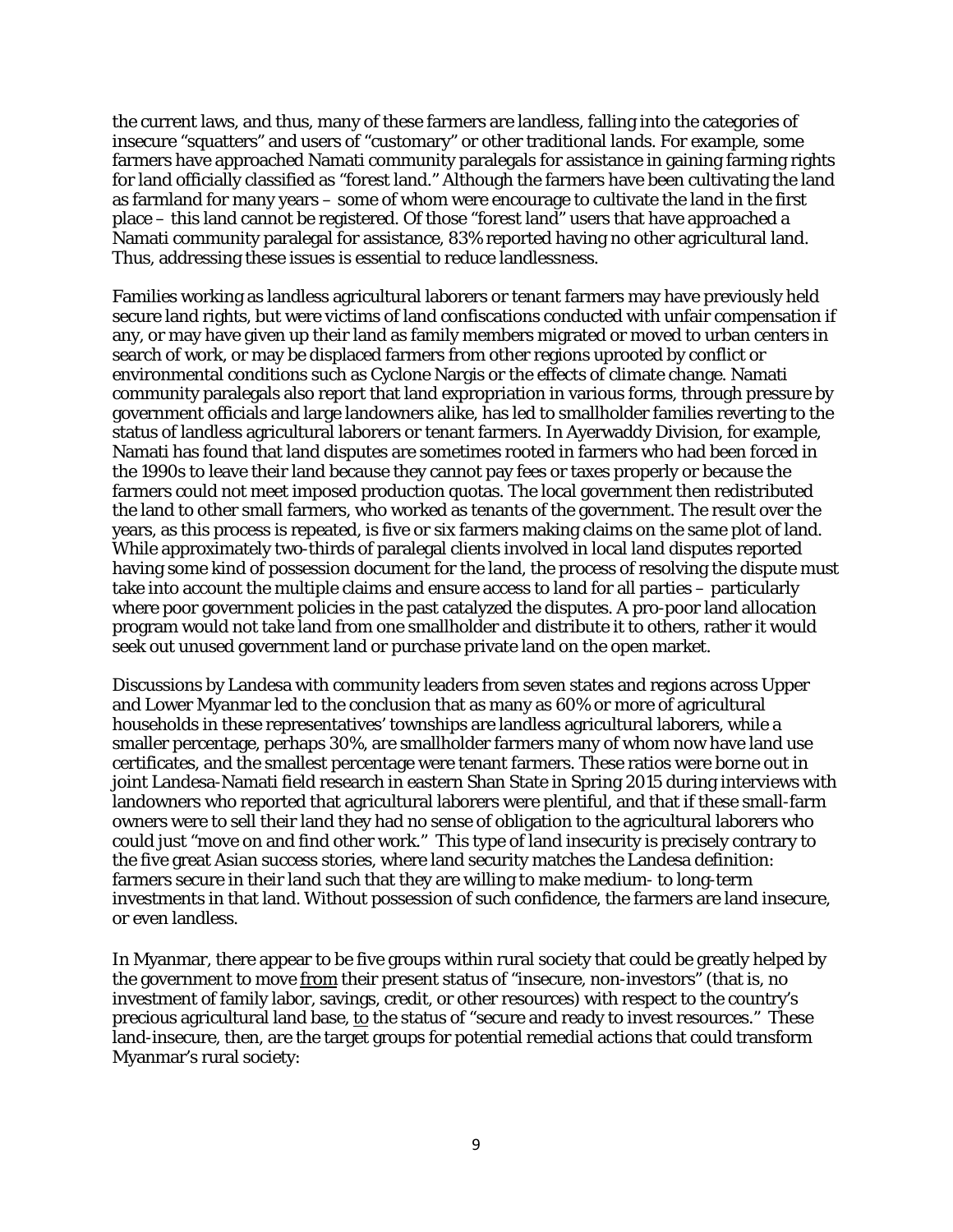(1) Insecure present users of public lands (sometimes on those lands for generations) who are insecure for any of a variety of reasons. May lack any documentation of their use rights, or have inaccurate or outdated documentation; or (even with seemingly good documentation) may be fearful due to ouster of others from their lands, threats, or violent conflict; or may lack any acknowledgment of their rights and be considered squatters. As with each of these,

# **"If you wish for industrialization, prepare to develop agriculture."**

Joe Studwell, *How Asia Works*, 2014 quoting land reform scholar Michael Lipton, *Why Poor People Stay Poor*, 1967

there is a clear need for fact-finding and quantification. (See also section [VI. Land](#page-28-0)  [Classification,](#page-28-0) below.)

Remedies: The easiest will be providing good documentation where it is lacking ("land use certificate" issuance process appears to have major shortcomings and will need to have local-level research and, probably, extensive redoing). May need a moratorium on all smallholder evictions while Myanmar's land policy and law are being rewritten.

(2) Users of "customary", "ethnic", or other traditional lands whose entitlement to that use is not recognized in the formal legal system.

Remedies: Here the laws themselves may create specific insecurity (e.g., no recognition for customary rights over taungya lands) and will need to be replaced with new law and policy. Formal land rights for communities will need to be provided in law, publicized, and enforced.

(3) Evictees, internally displaced persons, and impoverished returnees whose traditional living has been from agriculture.

Remedies: Here, actual use by the rural poor has terminated and they will need to be restored or adequately compensated for their lost land. More than 62% of Namati's paralegal clients seeking a remedy to a past land grab possess no other agricultural land – meaning adequate compensation or a return of land held in government control is needed for secure tenure and livelihoods. Some actions may be easier than others: e.g., creating an inventory that clearly shows where there has been a statutory period of nonuse by a big land-taker. In which case the land should revert to the former user according to law. Options such as "equity share" participation (see Taiwan, South Korea) in the profits of new enterprises on taken land should be explored where physical restitution is impractical.

(4) Completely landless rural poor, such as daily agricultural laborers. Preliminary investigation suggests this may be a very large group. Finding enough land to allocate "fullsize" small farms of one to five acres to all or most of the completely landless may be impossible (either public land is occupied, or any available land is far too expensive).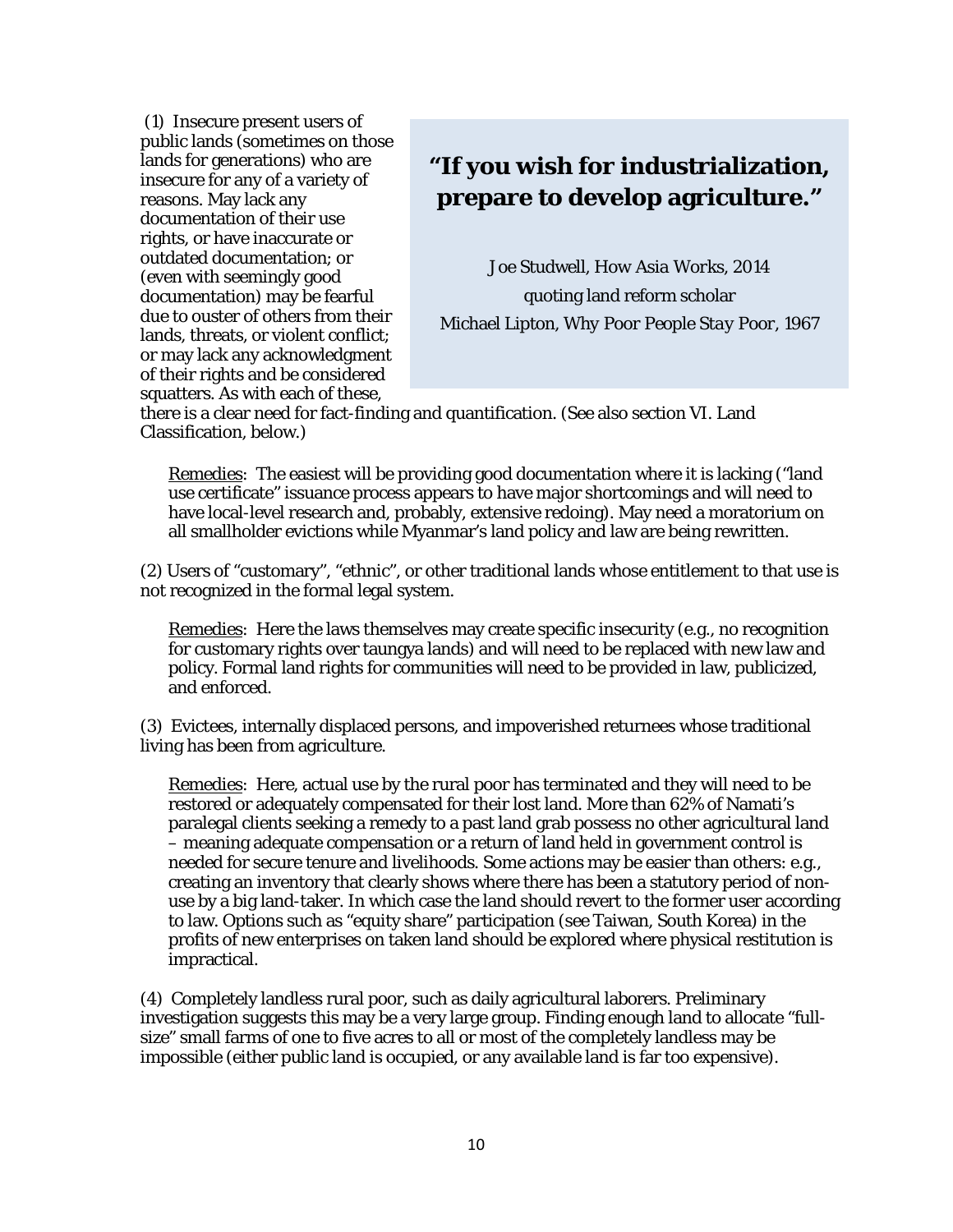Remedies: Depending on availability, especially of public land (which should be inventoried), farms of one or more acre may be distributable to landless agricultural laborers. Where this is impossible, distribution of house-and-garden micro-plots of roughly one-tenth of an acre, as in several Indian states or previously in China (see discussion above), may offer the best solution; with their positive impact amplified via extension services and credit. Any private use rights to be allocated should be acquired voluntarily on the open market, and are likely to be affordable give the small amount of land going to each beneficiary family (protections against price gouging exist and should be used).

(5) Women's land rights, even in households where men's land rights are secure, need to be a clear focus of attention. Where paralegals have assisted in land registration attempts, the vast majority (approximately 84%) of applicants are men, while the restriction of only one person's name on the land use certificate leaves women particularly vulnerable.

Remedies: The law should provide for explicit recognition of women's equal land rights wherever possible, e.g., when issuing land use certificates for farmland plots, whether current farming areas or new micro-plots, be sure to include two lines providing for husband and wife as joint rightholders; if a man is trying to sell land rights, require his wife's consent on the title document unless her husband can show the land is exclusively his; and give women representation and full status within traditional bodies hearing land disputes.

#### <span id="page-12-0"></span>C. Asian Success Based on Three Foundations of Smallholder Agriculture

The natural question that arises when considering land reforms based on smallholder agriculture as the necessary alternative to large-scale plantations and industrial agriculture is: how did the five Asian success stories do it? What was the formula for taking a nation of land insecure tenant farmers, and building a pro-poor agricultural sector that was far more productive that industrial agriculture and which eventually led to the creation prosperous economic powerhouses? The answer is three key elements:

- 1) Equitable distribution of land,
- 2) Agricultural extension and other rural development services provided to smallholder farmers, and
- 3) Credit made available to smallholder farmers.

#### *1) Equitable distribution of land*

As is clear in the Myanmar context, landlessness abounds. History has shown that neither the approaches of extreme socialism (collectivized farming) nor extreme capitalism (feudal tenancy or plantations) are effective in producing stable, prosperous agricultural sectors. In the five Asian successes, the first step was the equitable distribution of land to insecure tenant farmers. This land allocation occurred either through the distribution of state land or through the breakup of the estates of large landholders with compensation provided to owners. (In Asian states where land reform was attempted without such measures, for example the Philippines, such reforms failed.) In Myanmar, the new, progressive  $6<sup>th</sup>$  Draft of the National Land Use Policy requires such a land allocation program: paragraph 19(i) of *Part III – Planning and Changing Land Use* requires that the state mandate the creation of district level land use plans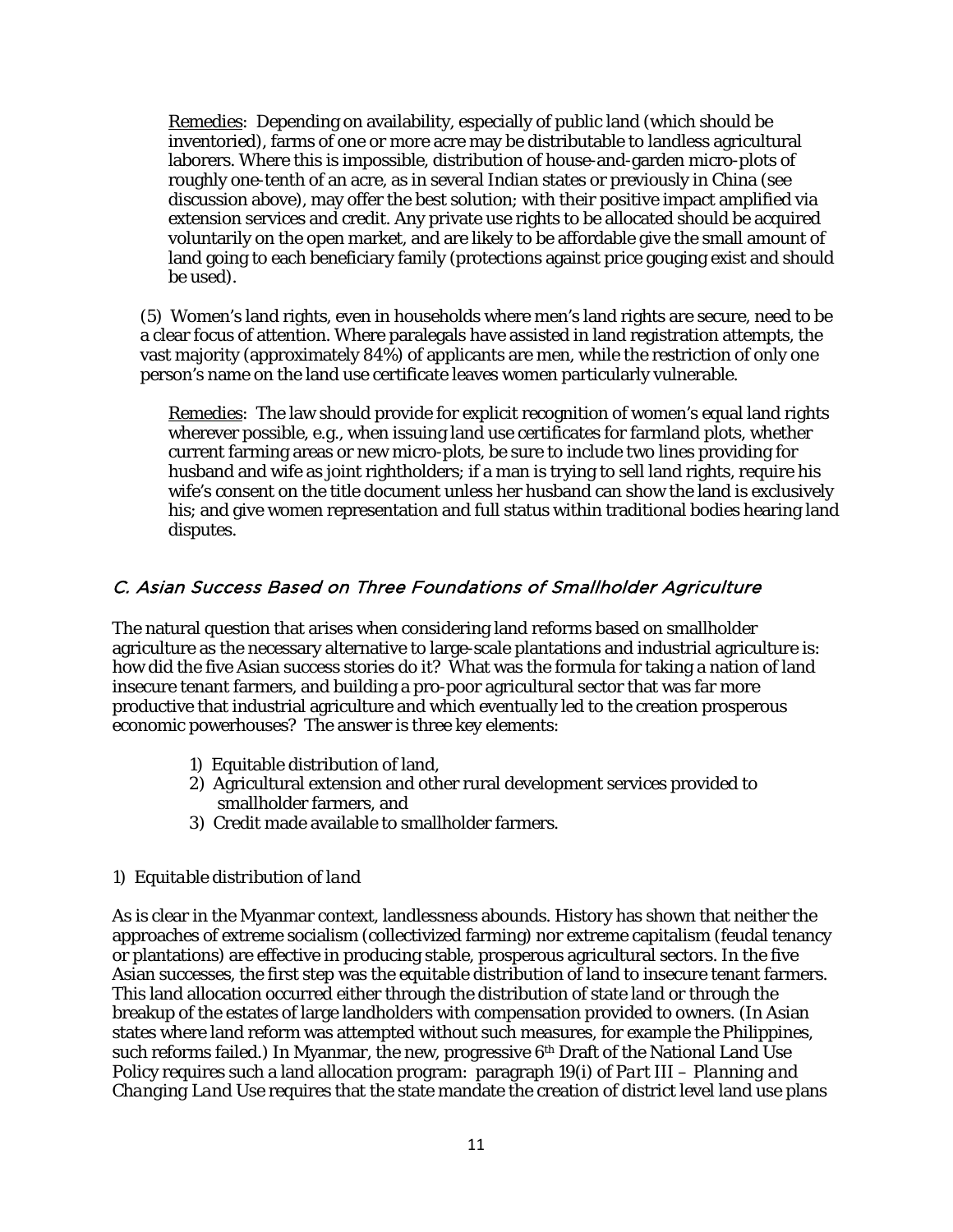to establish "reserved land areas for allocation to landless citizens." Importantly, *Part IV – Grants and Leases of Land at the Disposal of Government* includes a crucial supporting provision: "Arrangements shall be made to allocate land to landless stakeholders" (paragraph 30(f)). When this framework is in place, the first steps have been taken toward equitable land allocation to the landless, and the promotion of smallholder agriculture.

Three examples from the Asian successes illustrate how land allocation, as well as other efforts to improve tenure security, worked to create the equitable distribution of land in practice: the land-to-the-tiller programs of Japan, South Korea, and Vietnam.

#### Japan

The second wave of land reform Japan, following early efforts in Meiji Japan in the late 19th Century, came through the in post-war 1946 *Agricultural Land Law*. The law limited the maximum amount of land ownership: a three-hectare limit for self-cultivated farms, a onehectare limit for land with tenants owned by resident landlords, and a complete prohibition on absentee landlords. The law provided compensation to large landowners in the form of 30-year bonds, which had a comparatively low value. The reforms were led by the Ministry of Agriculture and implemented by local Land Committees that reviewed all irregular transfers – anticipating resistance by landlords and other difficulties during the transition. In the months before redistribution there were 250,000 cases of attempted land grabs, which were addressed by the Land Committees, and by the end of the first year of reform there were only 110 incidents of violence, with no lives lost. Within ten years, 90% of all land in Japan was owned by small farmers and agricultural production rose each year in the decade to follow.

#### South Korea

The 1949 *Land Reform Act* of 1949 formed the basis of South Korea's move to equitable distribution of land and smallholder productivity. Prior to the reforms land ownership was highly inequitable, with only 4% of South Korean households owning 55% of all agricultural land. As in to Japan, the reforms limited land ownership to a maximum of three hectares, and provided similarly low-value compensation for landlords. Following the reforms, 50% of all farmers owned less than one-half hectare, with ownership increasing from 10% of farming households to 70% of farming households. This agricultural sector – with the vast majority of farming households secure in their possession of very small plots – produced dramatically higher rice yields that the previous large plantations worked by tenant farmers, and formed the foundation of the economic miracle of South Korea.

#### Vietnam

The Land-to-the-Tiller Program in Vietnam, designed by what is now Landesa with the support of USAID, followed a similar path, though it took place in the middle of a civil war. The land allocation was based on a three-step process. In 1968, the reforms began with the end of "negative land reform," a situation similar to Myanmar where landlords and the army had led land confiscations, evictions, and unlawful rent collection. Next, in 1969, government land was distributed to smallholders. Then, in 1970, private land was converted using fair market compensation. The result was that farmers had small plots between one and three acres in size, and one million tenant farmers received secure land rights. Compensation was set at the value of two and one-half times the annual paddy yield, and monetary compensation was provided through 20% cash and 80% bonds (eight-year bonds at 10% interest). Over three years, rice production increased by 30%, and Viet Cong recruitment dropped by 80%.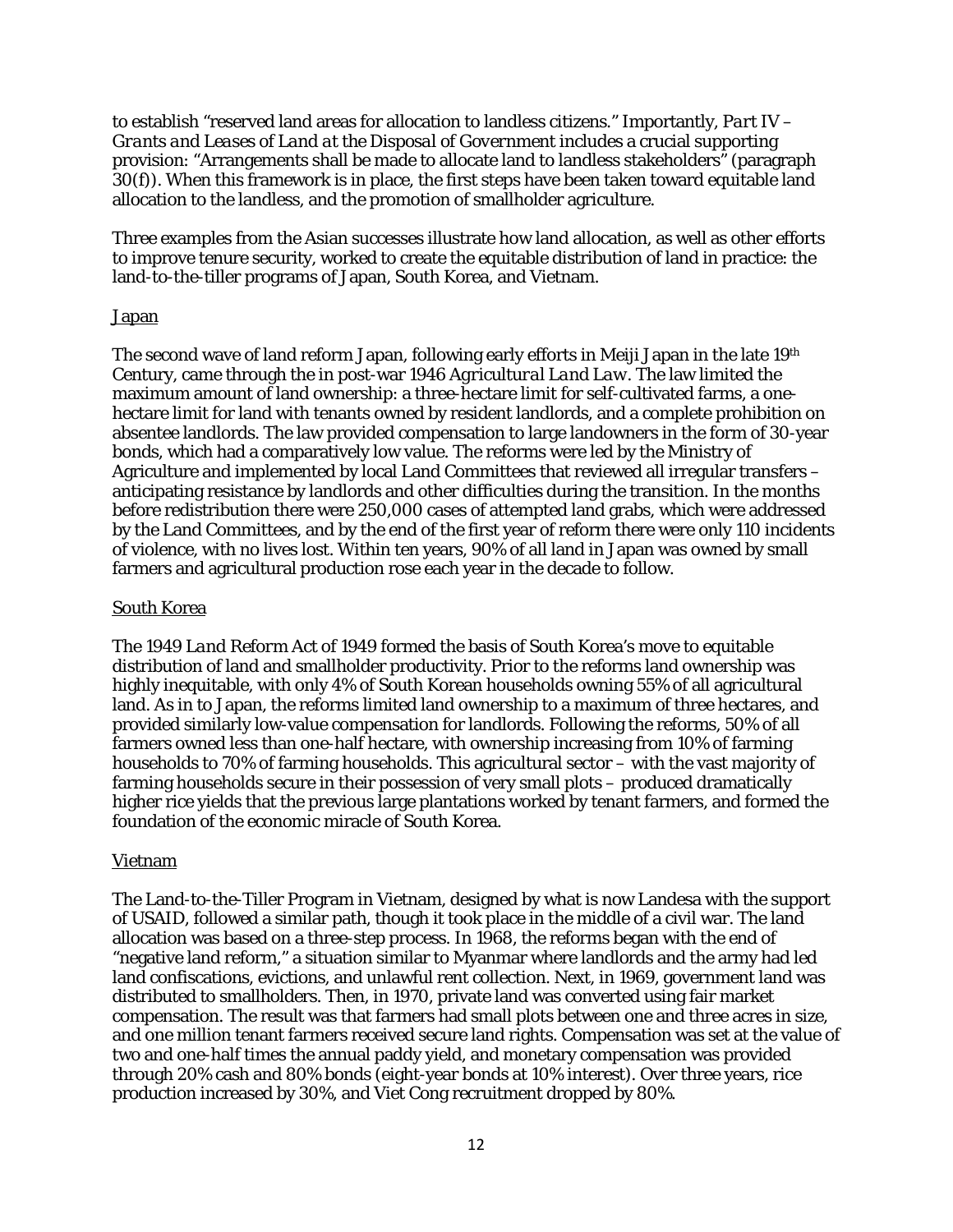#### *2) Agricultural Extension and Other Rural Development Services*

The second crucial element in the five Asian successes was the support of these new land secure smallholder farmers with agricultural extension services. Agricultural extension services are essential to building confident and capable farming families, and they must be regularly accessible. In Japan in the 1940s, for example, these services were so pervasive that the government provided one extension worker, or trainer, per village. This technical advice on planting, cultivation, seeds, irrigation, soil, animal husbandry and many other subjects were a critical piece of these nations' growth.

By missing the agricultural extension services piece, and by providing only land, farmers can become trapped by other market forces. In India, for example, agricultural extension services are literally a question of life and death as farmers with secure land title face a plague of recent farmer suicides because they have lost the ability to farm sustainably. Of the pressures facing small farmers in India today, agricultural extension services are seen as the most fundamental need for smallholders. According to Indian agronomists, without such advice and support, market forces fill the vacuum and render small farmers vulnerable because of "the lack of sound agricultural advice from the government, leaving most farmers to the mercy of local shopkeepers who represent the interests of big agribusinesses" (Ravindran, 2015). One farmer from Amravati District in Maharashtra State, explains the impact of farming without the support of technical advice: "They force them to go away from farming which is based on soil, size of land holding, access to irrigation, and their own needs, and give them a one-size-fits-all industrial farming 'package': high yielding seeds for cash crops like cotton, and expensive pesticides and fertilizers. They buy all this on credit, and when their crops fail, they're trapped."

To address this problem of unprepared smallholders in India, some states are increasing the delivery of agricultural extension services by supporting local agricultural NGOs, and by linking these services with government land allocation and titling programs. In the State of Odisha, for example, the government-funded Odisha Tribal Empowerment and Livelihoods Programme supports landless and land insecure beneficiaries from tribal populations by delivering extension services to improve the productivity of smallholder farms and house and garden plots. In the States of West Bengal and Odisha, the government is working with organizations like Landesa to link titling programs with agricultural extension services and other support such as water wells and animal husbandry. At the national level, the draft *India National Rural Homestead (House-And-Garden) Plot Provision Act* (2014) includes fourteen government services that benefit smallholder farmers, and requires coordination from the departments that support these schemes for poor households at the state, district, and block levels.

In China, the government passed a new agricultural extension services law that specifically aims at addressing the need for technical knowledge by smallholder farmers. The 2013 *PRC Agricultural Technology Extension Law*, implemented by the Ministry of Agriculture, requires that local government must provide extension services free of charge to individual farmers and organizations, including technical assistance in the areas of seeds, fertilizer, use of pesticides, planting and cultivation techniques, irrigation and soil protection, soil improvement, agricultural product quality, and animal husbandry.

In the Myanmar context, farming community representatives have emphasized the need for access to information and technical resources about these critical areas of agriculture, in particular guidance on soil, irrigation, planting, and cultivation. The 6<sup>th</sup> Draft of the National Land Use Policy mentions these issues in passing under *Part XII – Research and Development*,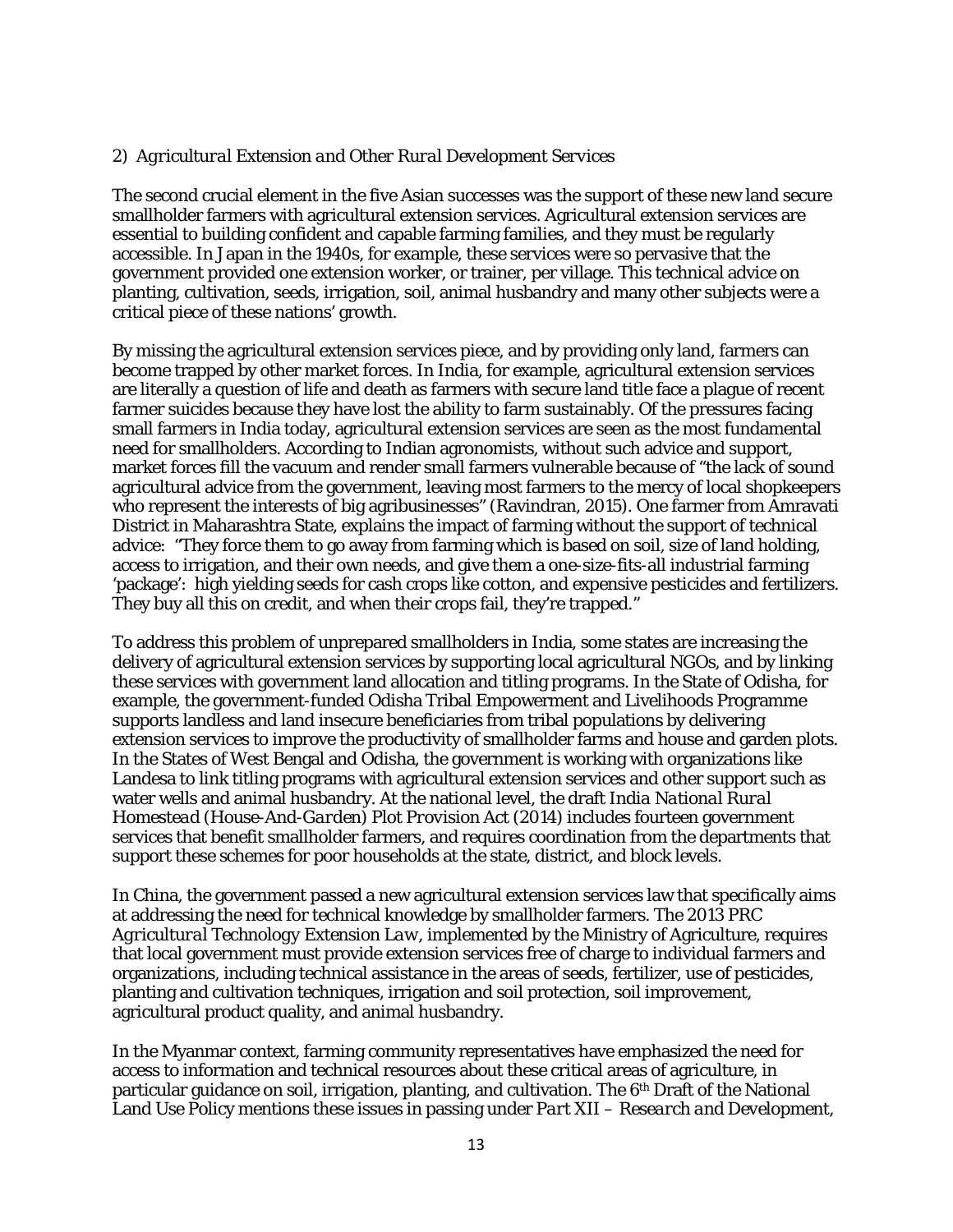noting in Section 77 the need for "best land use management methodologies in order to promote sustainable land use" (g), and "appropriate land use practices based on soil types" (k). However, there is no broader elaboration of agricultural extension services in the draft Policy. Therefore, in Myanmar these services should be identified and their provision mandated under the forthcoming National Land Use Law.

#### *3) Access to Credit*

The third critical element in the recipe of the Asian economic powerhouses is access to credit by smallholder farmers. According to Joe Studwell, author *How Asia Works*, a study of these nations' economic successes, low interest or no interest credit for farmers is especially vital during a major land reform transition like the one facing Myanmar. Secure smallholder farmers – unlike agricultural laborers or tenant farmers – succeed because they have confidence to make medium- and long-term investments in their land. Confidence, however, is not enough. The means to make those investments much be provided to jumpstart the process. In Japan, credit – along with other capital investments, such as farming roads – was an important part of the equation as the nation moved from a centralized, military-dominated government and an agrarian sector dominated by landlords, to a free market democratic state supported by secure smallholder farmers. Farming families needed the means to confidently navigate the dramatic transition and invest in their farms.

In Myanmar, during fieldwork in Tachileik Township in Shan State, Namati and Landesa learned of a nascent farmer credit program led by the Ministry of Cooperation and supported by China. The program, called Green Project, provides loans of up to 300,000 kyats (about US\$300 ) with very low interest (1% per year) to villagers for "agriculture-related enterprises." The amounts of loans have varied, and the process follows a micro-loan approach with requirements that small groups take loans together and sharing responsibility for repayment. This difficulty with the Green Project, though, is that the program managers are having a hard time finding very poor households – the target beneficiaries – to take out the loans, for fear of not being able to repay them, because they are land insecure. The result is that the Green Project ends up making its low-interest loans to wealthy villagers who then *buy up land with the loans* because it is considered an "agriculture-related enterprise." The lesson from Tachileik Township in Myanmar: all three of the elements – land allocation, extension services, and credit – must take place together for smallholders to succeed.

# <span id="page-15-0"></span>II. Customary Land Rights

#### *Recommendations:*

- *Recognize and formalize customary community land rights, including clearly established rights to forest land in current use and rights-confirming demarcation of external boundaries around ethnic areas in consultation with communities.*
- *Require and monitor free, prior, and informed consent during investment projects.*
- *Prioritize the resolution of acute, existing land disputes involving customary land rights.*

To address the needs of ethnic groups, indigenous peoples, and others with customary land practices, many of the principles of landlessness and historical grievances (as elaborated in section [I. Smallholder Agriculture, Landlessness, and Equitable Land Allocation](#page-5-0) and section [IV.](#page-22-0)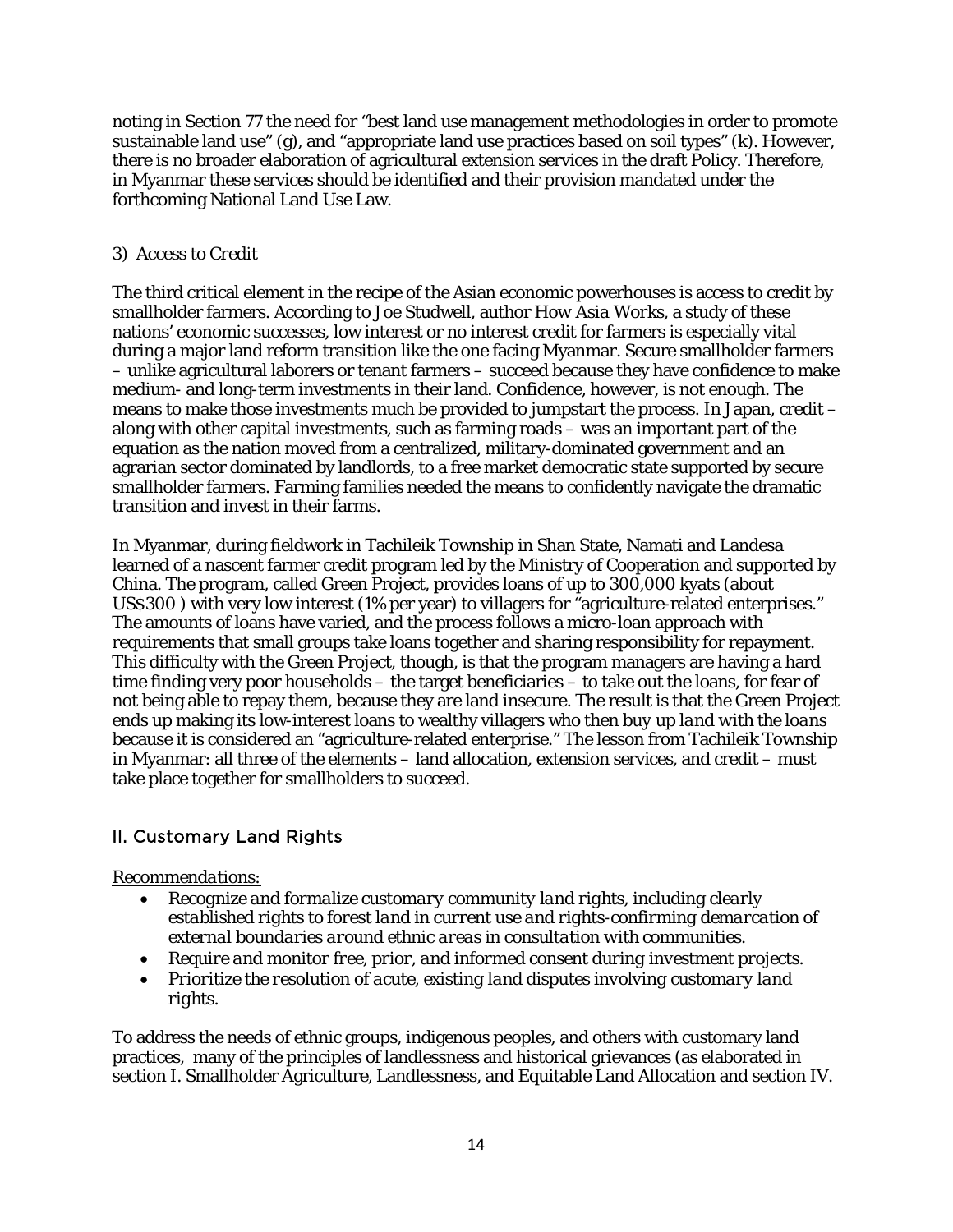[Land Confiscation and Land Dispute Resolution\)](#page-22-0) should apply. In addition, several other approaches are recommended:

- First, the state should recognize and formalize customary community land rights. Legal recognition of customary rights to land and natural resources has begun in several Asian states, such as the Philippines and India (as described below).
- Second, the state should require and monitor free, prior, and informed consent during all negotiation and contracting aspects of investment projects, including for lands of ethnic groups and indigenous peoples, who are often especially vulnerable to inequitable land acquisition. Free, prior, and informed consent requires that the community has the option to deny permission for the investment project and should involve convening the entire affected community and should require that at least three-fourths of the affected community must be consulted and give their approval.[1](#page-16-0)
- Third, the state should consider facilitating and registering the results of community-led processes of defining the external limits and boundaries of community lands to protect at-risk groups and allow for the right to decide rules for how the community will manage and administer their lands and natural resources within these boundaries.
- Fourth, the state should protect communities' customary land rights and uses as it develops and implements programs to address other issues such as poverty, landlessness, and natural resource management. If not considered, such programs can negatively impact community land rights. For example, the "transmigration" program in Indonesia tried to address poverty and natural resource management issues by moving people from densely populated areas such as Java to less populated areas such as Papua and Sumatra. Those that moved were allocated converted forest lands, but that land was often subject to competing claims from the local populations.
- Fifth, to avoid violence and to resolve long-standing conflicts, the state should prioritize the resolution of acute land disputes, including through increased legal awareness of local communities, supports such as legal aid to help resolve disputes through formal channels, and potentially, legal recognition of socially legitimate customary dispute resolution mechanisms, particularly where formal mechanisms are not adequate*.* In Sri Lanka, during the height of the 25-year civil war, the Tamil minority in Jaffna benefited from community-level legal education on land rights, and paralegal assistance with land documentation, to help address decades of conflict-related displacement.

The Philippines has taken a community titling approach to formally recognizing customary land rights through the 1997 *Indigenous Peoples' Rights Act* (IPRA), under which a national commission, with heavy input and evidence of historical and current land use and possession provided by the Indigenous Cultural Communities/Indigenous People, has authority to identify, delineate, distribute, and issue titles for ancestral domain lands. Such land and resources are community property belonging to all generations of the indigenous group and cannot be sold, disposed of, or destroyed. The commission has issued more than 250 community titles covering more than 1.6 million hectares. The IPRA also encourages indigenous groups to settle disputes

<span id="page-16-0"></span> $\overline{\phantom{a}}$ <sup>1</sup> For more on best practices on free, prior, and informed consent, see Food and Agriculture Organization of the United Nations. 2014. Respecting Free, Prior and Informed Consent: Practical Guidance for Governments, Companies, NGOs, Indigenous Peoples and Local Communities in Relation to Land Acquisition. Governance of Tenure Technical Guide 3.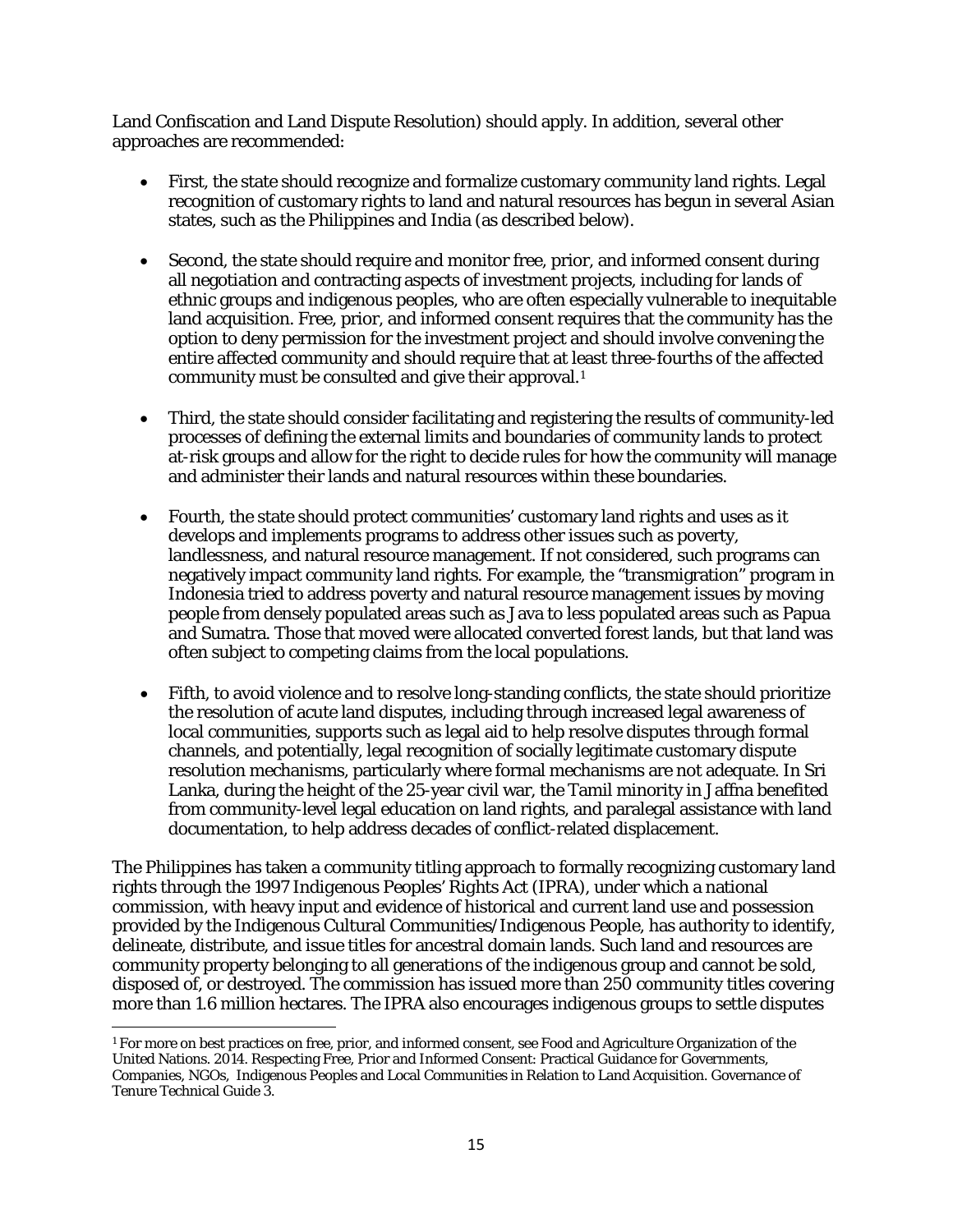under their customary laws through their own dispute resolution mechanisms, includes a required process for free, prior, and informed consent for land takings, and provides for legal assistance for indigenous communities. Such official recognition of these rights has protected communities against unlawfully losing their agricultural land to mining interests and has allowed communities to play and increasingly important role in forest and wildlife conservation, and has been used as a model for community forestry management in Vietnam.

Myanmar may also consider building on the existing community forestry initiative, and similar experiences in Vietnam and India, to better protect customary land rights within forests – and as an example for similar recognition of communal practices on non-forest land. In the case of Vietnam, the law does not explicitly recognize customary land rights. However, Vietnam's 2004 *Forest Protection and Management Law* recognizes the traditional rights of local communities to forest land they are currently using, and lays out several responsibilities for communities managing their forest land. Under Vietnam's law, forest dwelling communities can get longterm land use rights certificates for the land they traditionally have used if they develop a sustainable natural resource management plan for the area allocated to the village. The objective is to provide a balance between improving livelihoods of these poor communities through more secure land rights and long-term access to forest resources on the one hand, and environmental conservation on the other.

India has recognized the customary land rights of selected ethnic minorities through the 2006 *Scheduled Tribes and Other Traditional Forest Dwellers (Recognition of Forest Rights) Act* (FRA), which formally recognizes and vests the customary land rights of members of Scheduled Tribes or those groups primarily residing in the forest for at least 75 years. An effort to formally recognize the existing users of the land, the FRA provides for traditional forest dwellers to apply for a title (either as an individual/household or as a community) to own, use, develop, and manage up to five hectares of forestland that the tribes traditionally inhabit. As of February 2015, the government had received almost 4 million individual and community claims and had distributed a total more than 1.5 million titles under the FRA. While the Act was intended to improve the livelihoods of the poor and encourage forest conservation, it has also been criticized by both environmentalists and forest dweller rights activists on multiple fronts: (1) not going far enough to achieve its goals; (2) generally weak implementation,; and (3) inadequately protecting the land rights of women. While impact assessments are ongoing, many think that the increased security afforded to title holders has led to increased investment and more sustainable use of the land.

# <span id="page-17-0"></span>III. Women's Land Rights

#### *Recommendations:*

- *Strengthen the equitable position of women as landholders by involving women in decision-making bodies, including access to and presence on these bodies.*
- *Improve legal protections for women's land rights, such as joint title on land certificates.*
- *Mainstream women's participation in legal aid and registration initiatives as both agents of service and targets of legal assistance.*

While nearly half the world's population is still rural, and women do a large share of the agricultural work, only a small fraction of the farmland on which women depend is held by those women under any form of secure, long-term tenure. Securing land tenure for women is fundamental to a whole series of desired outcomes: improved income, better nutrition and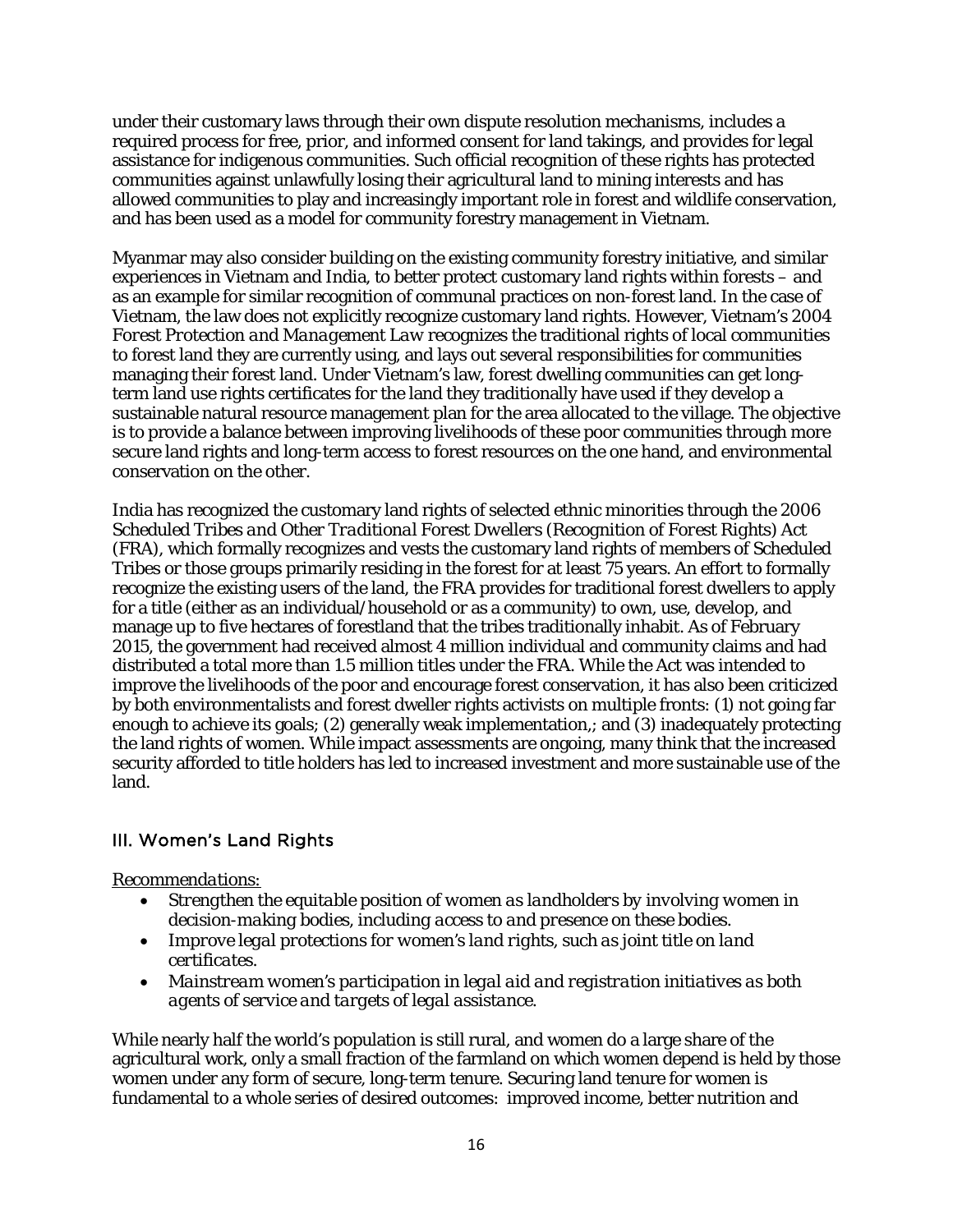education for children, giving women a stronger voice within the family, and greater empowerment within the community. An increasingly large body of evidence demonstrates that when states actively prioritize women's property rights, women's land tenure security and other benefits can be greatly enhanced.

Years of Landesa experience in India, China, and Africa, have identified more than twenty concrete steps to implement secure women's land rights, thus ensuring more equitable and productive land reforms. The full list is annotated in the Columbia University Journal of International Affairs (Prosterman, 2013). A few of these include: involving women in decisionmaking bodies, including not only access to but also presence on these bodies; strengthening legal mechanisms that protect women's land rights, such as joint title and inheritance; and mainstreaming women's participation in legal aid and registration initiatives as both agents of service and targets of legal assistance.

<span id="page-18-1"></span> $\overline{\phantom{a}}$ 



<span id="page-18-0"></span>**Figure 2 - Gender of Land Registration Clients in Myanmar (Namati 2015)**

In Myanmar, women and men are equally involved in agricultural work, but the current farmland registration process includes space for only one name, generally the head of household, who is usually a man.[2](#page-18-2) Across hundreds of land registration attempts undertaken with the assistance of a Namati community paralegal, 84% of land registration certificates are in men's names only (se[e Figure 2\)](#page-18-0). This low level of female land registration presented across all seven states and divisions where Namati paralegals work suggests that the lack of female land registration transcends ethnic differences and is linked, rather, to gender equity issues (see [Figure 3\)](#page-18-1).



**Figure 3 - Gender of Land Registration Clients by Region in Myanmar (Namati 2015)**

<span id="page-18-2"></span><sup>&</sup>lt;sup>2</sup> Note that the 6<sup>th</sup> Draft of the National Land Use Policy seems to correct the issue of including only one name on land registration documents by stating in *Part IX – Equal Rights of Men and Women* that women and men have equal rights to "hold individual or joint landholder rights" (paragraph 73). However, actual protection of women's land rights will require changes in the current laws to implement this policy.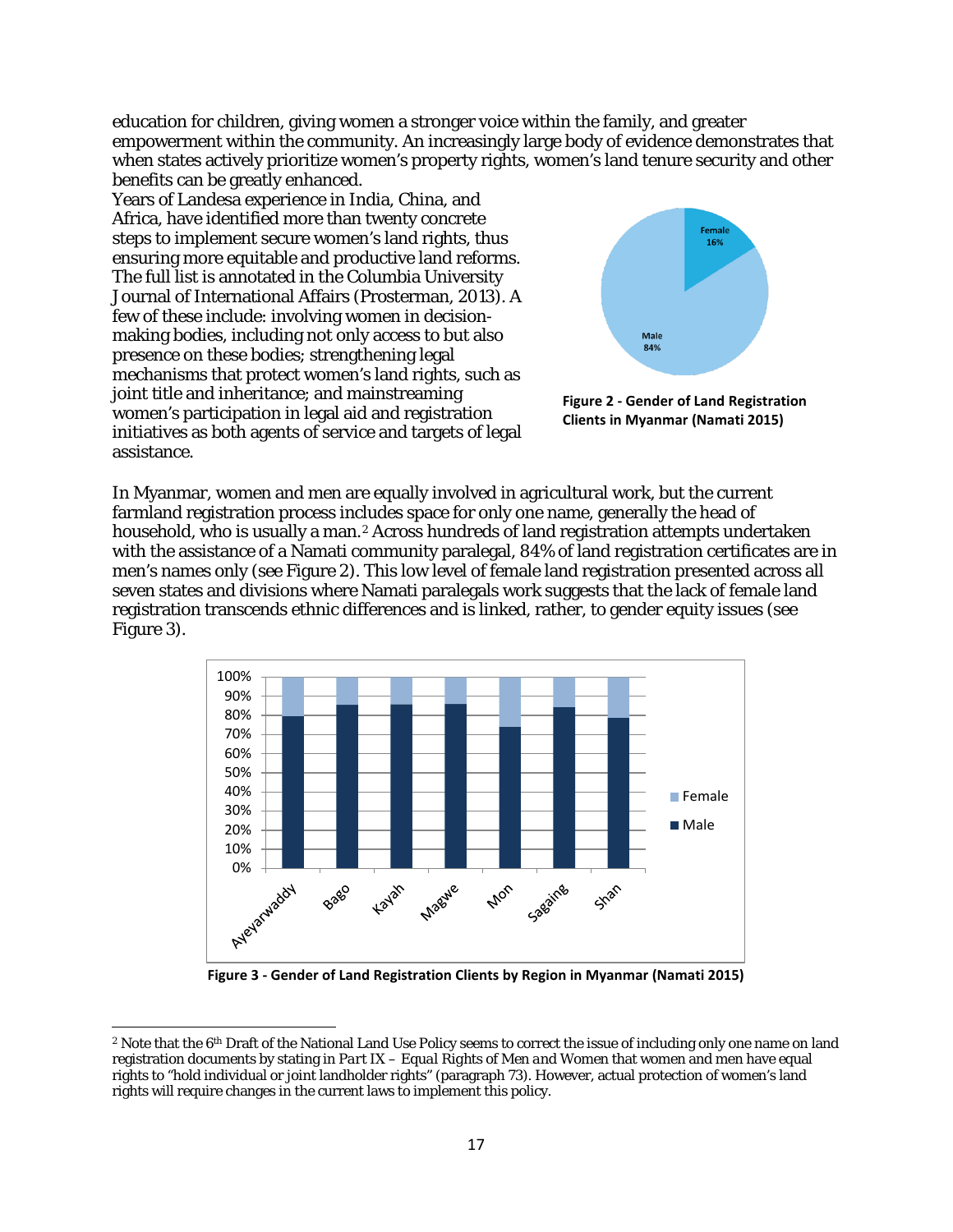During separate and joint fieldwork by Namati and Landesa, communities in Myanmar often note that addressing the issue of women's land rights is not a serious concern as women are treated equally, and the need for joint registration, for example, is not a pressing one. The fact that only 16% of the paralegals' land registration clients were women, however, illustrates the risks to women's economic security. A common assumption about registration in women's names is that a married woman does not need to fear a loss of land tenure or overall economic security because she will be provided for by her male spouse (who holds tenure security). In reality, the land tenure insecurity women face occurs not only in the marriage itself – where the woman may have less say in the use or sale of the land, or in its passage to herself or to her children through inheritance – but also in many orbits outside of marriage, both for single women and in women-headed households. According to Namati data, more than a third of female clients seeking help with land security are unmarried, with 13% single, 22% widowed, and 1-2% are divorced or separated. (Only 2.5% of male land registration clients are widowed, divorced, or separated, while approximately 5% are single and 93% married.)

This demographic make-up of female clients served by community paralegals reveal at-risk groups consistent across Landesa work and research in other Asian states. In India, for example, in the state of Odisha, Landesa works with single women to secure their land rights and several distinct categories face distinct needs: widows, divorcees, abandoned women, never married women, and physically challenged women are often the poorest of the poor, and remain invisible in the eyes of land registration. In one case in Landesa's fieldwork in Odisha, a single woman was relegated to living in the family's cow shed because she was unmarried. Under a government land allocation program, supported by Landesa, she was identified and received a homestead plot.

Often, a lack of access to land rights is part and parcel of what has led to these women existing at the margins of family life and social life, while the provision of land to these women is a key to their economic opportunity. Prevention, then, can be seen through the joint registration of land use rights, and cure can be seen through land allocation programs for the landless that specifically seek out these types of landless women.

In conflict settings, the percentage of single women can be even higher, where men have left either to serve in armed forces, or have migrated for employment often for many years. In Sri Lanka, in the northern district of Jaffna, many women-headed households came about because of the 25-year civil war and blockade of the northern Tamil ethnic area, separating it from the majority Singhalese south. Husbands, brothers, and fathers had either been conscripted, killed in battle, or left the Tamil north for India or southern Sri Lanka in search of work. The result was thousands of single women and women-headed households with responsibility for their families and their farms but with no legal rights to the land that supports them. A women-run legal aid center based in Jaffna addressed this problem through a registration program targeting these women, assisting them to get title to their land.

In addition to the fundamental right of equal access for women and men to the rights of the land their farm, other benefits of joint titling or co-titling for women and men are extensive. Studies from several international settings, cited by Namati in its December 2014 memo on Myanmar's Draft National Land Use Policy, demonstrate that efforts to promote gender equality in land registration provide not only improved land tenure security for women, but are also associated with numerous other health, social, and economic benefits. These include reduced fertility, improved child health, increases in educational outcomes for children, and women's empowerment including the assertion of land rights within the family.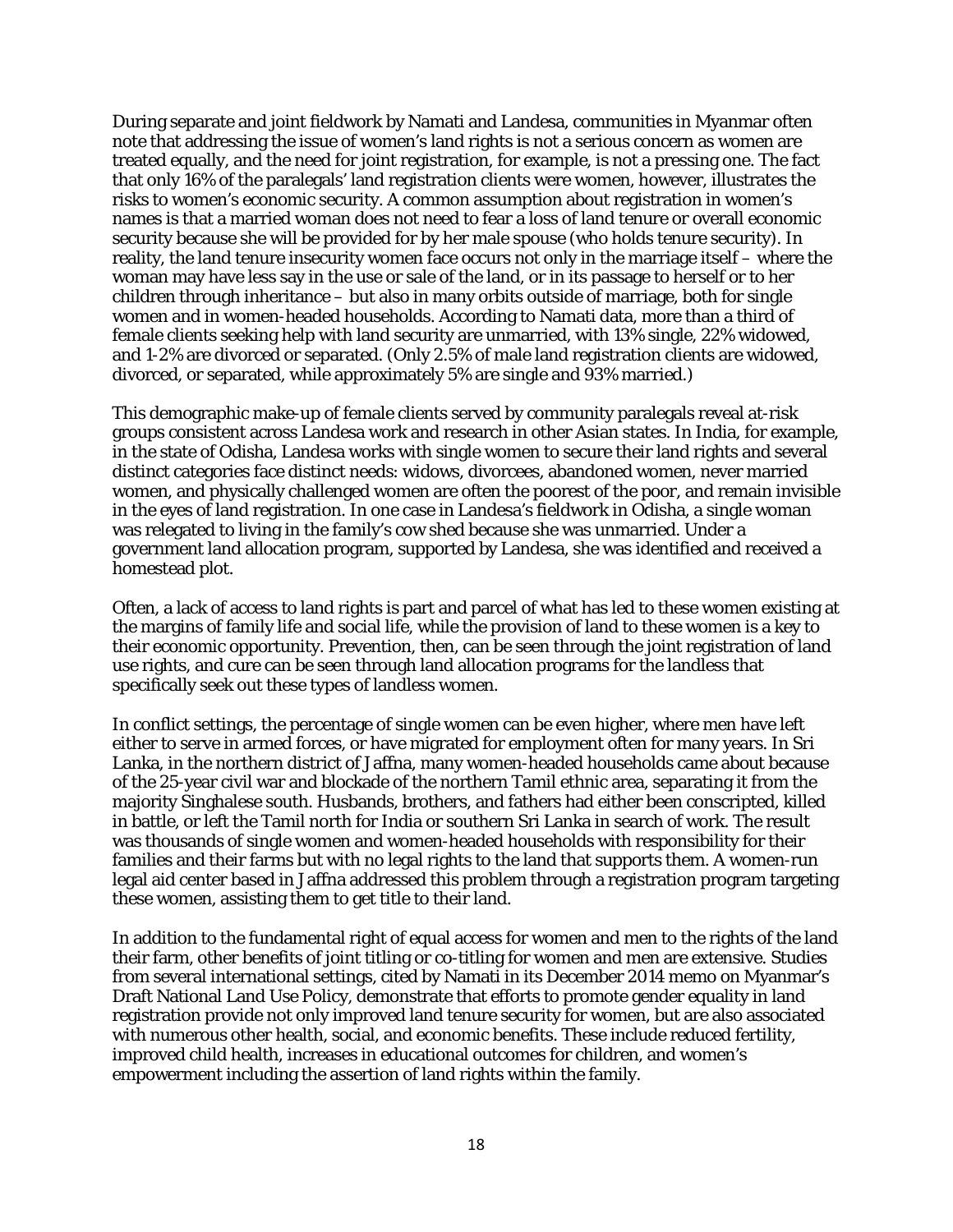# India Case Study in Women's Land Rights<sup>[3](#page-20-0)</sup>

*A Gandhian "peaceful march on Delhi" by representatives of the landless poor was called off when the organizers and the Union government signed the Agra Agreement on 11 October 2012. This set a timetable for major new land tenure reform, including measures that recognize women's land rights and universal distribution of one-tenth acre house-and-garden or homestead plots to the landless rural poor on a gender-sensitive basis.*

*To meet one of the undertakings in the Agreement, Landesa joined Indian civil society organizations under the guidance of the Ministry of Rural Development to create a draft National Right to Homestead Bill, which now awaits full cabinet approval and submission to the legislature. The bill draws upon extensive experience with state-level homestead-allocation programs over the past ten years, in which women's land rights figure prominently, and which addresses the need for many of the measures outlined in the text, including:*

*Signaling their eligibility for a separate ten decimal (1/10 acre) homestead plot, the definition (Section 2) of "Family," states that, "widows, divorcees and women deserted by families [sic: husbands] shall be considered separate families." Further, "Single Women" means "widows, divorced women, separated women, women whose husbands are missing and unmarried women aged 30 years or more."*

*It is expressly provided that "The title to the homestead shall be granted in the name of adult women member/s of the eligible family, except in cases, where there is no adult woman member in the family." (Existing state-level homestead programs have included title [patta] solely to the wife in Karnataka, and jointly to wife and husband in West Bengal.)*

*The list of those with "priority in allocation of homestead" parcels (Section 8) begins with "woman headed families" and "single women" (note definitions above).*

*Also of great potential importance to poor women who are priority beneficiaries are the multiple "measures and modes of identifying beneficiary homesteadless poor families" (Schedule I on MINIMUM FEATURES OF THE IMPLEMENTATION PLAN ON RIGHT TO HOMESTEADS, subparagraph (1)(a), accompanied by the requirement of assuring "that there is no exclusion of any genuine and eligible landless poor and homesteadless family" (subparagraph (1)(c)) also provides that all homestead allotment shall be " free of any charge" (paragraph (5)). These provisions should help, respectively, with the problems of "invisibility" and of destitution that are likely to characterize many members of this beneficiary group.*

<span id="page-20-0"></span> $\overline{\phantom{a}}$  $^3$  Note that this case study and the one that follows are excerpts from Prosterman, Roy L. 2013. "Enhancing Poor Rural Women's Land Rights in the Developing World." *Journal of International Affairs* 67: 147-64.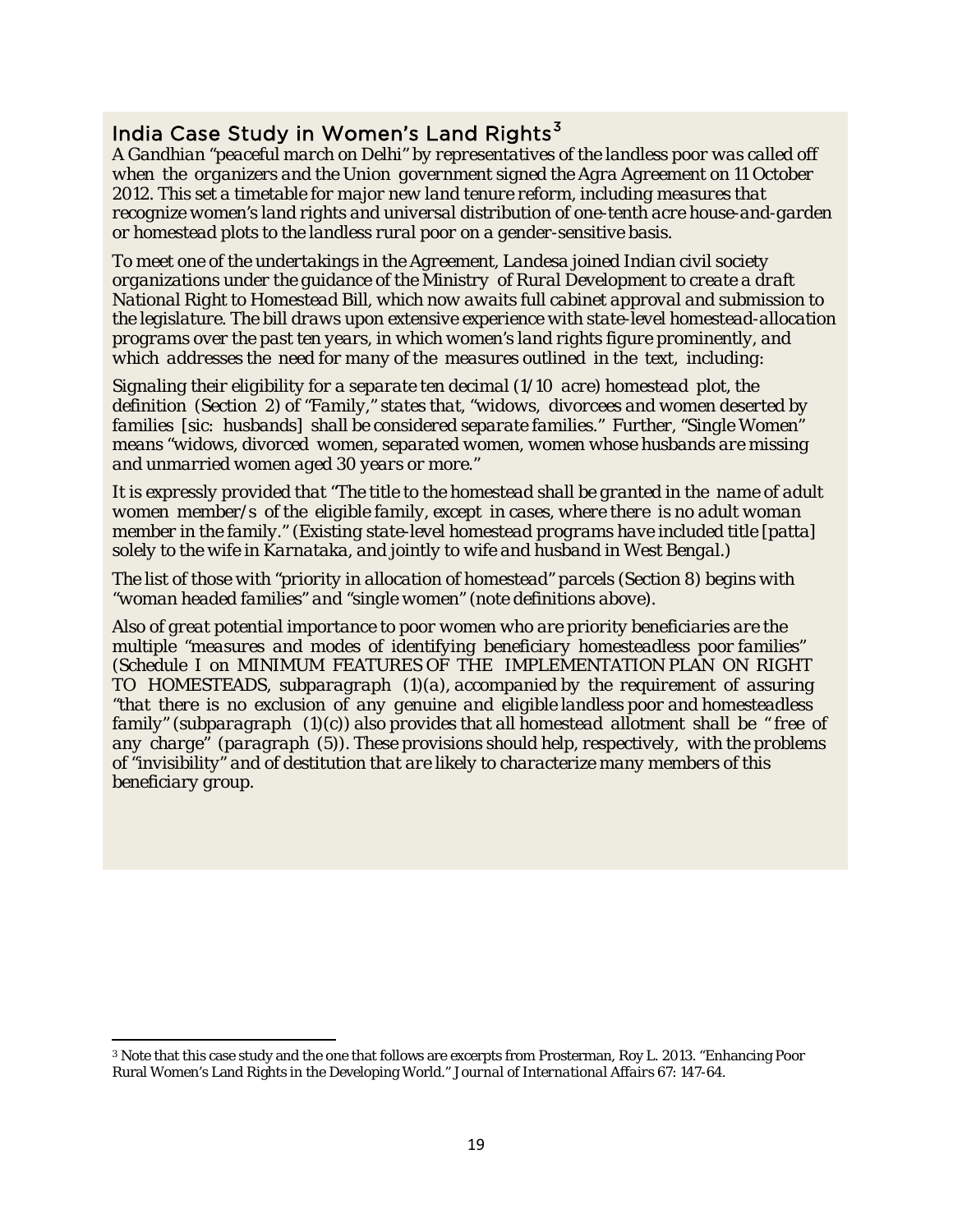# China Case Study in Women's Land Rights

*China broke up its collective farms between 1979 and 1984, generally distributing the land in equal "shares" to every member of the household. This devolution of farming activity to the individual household level led to large initial increases in productivity through short-term improvements, such as timing of operations, seed selection, careful application of fertilizer, hand-weeding, etc. However, individual shares were not delineated on the ground, and generally only the name of the "head of household," usually male, appeared on documentation. He also made the decisions as to use for all the household's land.*

*Importantly, most villages adopted a process for continuing equalization, called "readjustment," under which village cadres periodically took back land and reallocated it in new configurations, to take account of both overall population change and changes in the population of each household due to daughters-in-law marrying " in" to the village, daughters marrying "out" to their husband's village, births, and deaths. This preserved absolutely equal land shares for everyone in the village, but came at a heavy and unanticipated cost: the "investment horizon" for making medium- to long-term investments in any specific piece of land was nearly zero (a single season, or at most one year), since no one knew when the cadres, who gained in various ways from their power to "readjust," might take back that piece of land in a readjustment.*

*To encourage investment, the 1998 Law of Land Administration of the People's Republic of China provided that farmers should have thirty-year use rights to their allocated land, and made adjustments of that land very difficult. Following this, the Law of the People's Republic of China on Land Contract in Rural Areas, adopted in 2002, virtually ended readjustments and, in so doing, offered several provisions of special interest for women's land rights: Article 6 strongly affirms rural women's equal land rights. However, Article 21(1) requires that each thirty–year contract include only the representative of the contracting household. Subsequent research has shown that only 17 percent of issued contracts contained wives' names, with a moderately higher 38 percent in a second document, a certificate, which is also issued.*

*Article 30, importantly, provides that a woman who marries out to her husband's village keeps her original land share unless and until she receives a land share in her husband's village, and that likewise holds if she becomes widowed or divorced. And, since readjustment is now disallowed, she is unlikely to receive a land share in her husband's village. This raises a difficulty that is reflected in field research that found that: "[F]ew women would exercise the right to continue farming their portion of the land after they are married. One reason for this is that women who leave their village to marry are not able to travel back and forth to the land. Also, exercising the right to a portion of the family's land is shameful for many women. On the other hand, families that are able to keep their daughter's land are more likely to allow a divorced or abandoned daughter to return home and assert her right to that land."*

*The problem cannot be resolved by restoring old-style readjustments, since this would make every Chinese farmer—both women and men—unsure of their tenure and generally unable to invest. One possibility that is gaining support is to keep landholdings as they presently are, household by household, but to readjust the notional number of shares among which they are divided accordingly as household population changes, or at least as daughters marry out of the family and daughters-in-law marry into the family. It should be noted that the individual shares of household members are not physically delineated; one knows, for example, that if a particular household contracts five mu, or one-third of a hectare, and if it has four members, each member therefore has a share equal to one-fourth of that one-third hectares, but not presently located on any specific part of that one-third hectare. The law could also be clarified to provide that any share- holder could ask to partition their share in-kind and have it demarcated on the ground, so that if occasion arose, they could farm it separately, lease it out, sell it, or assign it.*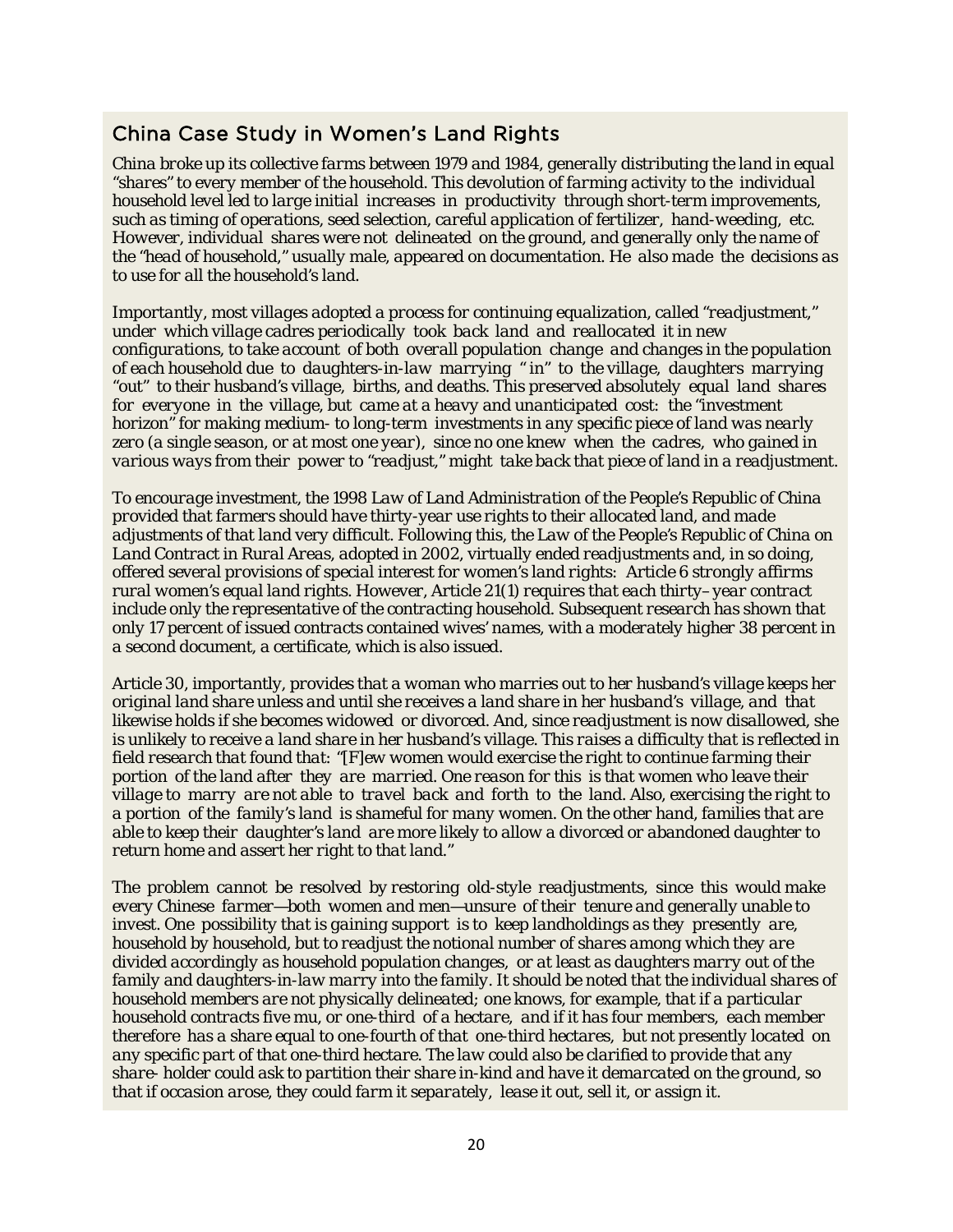# <span id="page-22-0"></span>IV. Land Confiscation and Land Dispute Resolution

*Recommendations:* 

- *Amend laws to reverse the approach to compulsory land acquisition and compensation such that largeholders are compensated in cash as smallholders are given land, not the other way around.*
- *Prioritize the return of unused confiscated land.*
- *Address historical grievances through a mix of compensation approaches including divided ownership (or long-term rights), cash, new land, or shares in development.*

There are several general compensation approaches for confiscated land, including: (a) fair compensation at the time of the taking, (b) the return of unused land acquired by the state, or (c) restitution for unfair compensation of a recent taking or for a historical confiscation.

# <span id="page-22-1"></span>A. Fair Compensation at the Time of the Taking

The broad context of land insecurity in Myanmar is marked by countless instances of land confiscation. Many such confiscations were irregular and occurred during decades of military rule, the land often confiscated by the military itself, or its agents, without satisfactory cause or explanation, and the negative effects of these takings continues to be felt today. Many farmers who lost land in the 1980s and 1990s are now asserting their claim and attempting to obtain the return of their land for the first time. (See [Figure 4.](#page-22-2)) In recent years, some land confiscation has become more regularized, proceeding through legal channels with some measure of transparency and guided by some efforts at compensation, while overall communities report that land confiscation—regular and irregular, alike – has accelerated since the recent government reforms.



<span id="page-22-2"></span>**Figure 4- Myanmar Paralegal Cases – Year of Land Confiscation (Namati 2015)**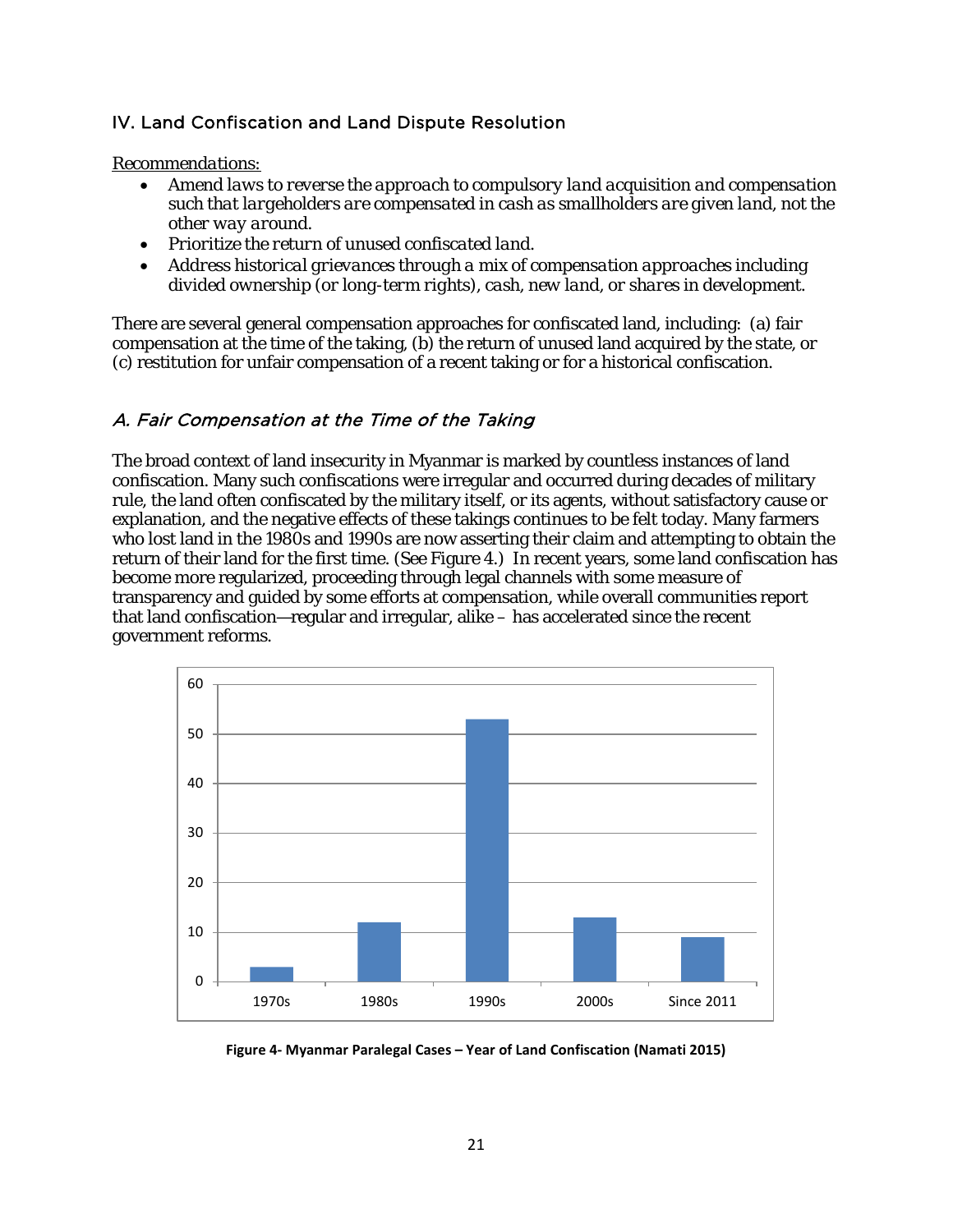There are two laws that lay out rules for land confiscation and compensation: (1) the antiquated 1894 *Land Acquisition Act*; and (2) the 2012 *Vacant, Fallow and Virgin Lands Law,* the same recent legislation to which many attribute the recent acceleration in government land giveaways. While the 2012 law's provisions on compensation provide are reasonable – payments of three times the value of average crop output per acre of land confiscated, two times the value of improvements made, and one time the value of land itself at current local value – the method by which these payments are calculated, and the due process by which the confiscations and compensations are conducted, have come under heavy criticism. Likewise, the 1894 *Land Acquisition Act* sets out a process for government to follow in acquiring land for a public or business purpose, including notification and compensation procedures, but the provisions are not consistently followed.

Land confiscation, or compulsory acquisition, is a normal part of the governing function of a state. Most constitutions and laws allow compulsory acquisition for "public purposes," "public uses," and/or "in the public interest," and these takings occur for many purposes: transportation (roads, canals, highways, airports, railways), public buildings (schools, libraries, hospitals, public housing),



<span id="page-23-0"></span>**Figure 5 - Internationally Recognized Steps in Well-Designed Compulsory Acquisition Process (Landesa 2015)**

public utilities (water, sewage, electricity, gas, communications, dams, reservoirs), public parks (playgrounds, gardens, sports facilities, nature preserves), and defense purposes (military bases). As Myanmar further develops, these instances of land confiscation will likely increase. Therefore, due process for such confiscations must be adhered to so that all parties are treated justly, through a process that includes free, prior, and informed consent and fair compensation, that is clearly defined in the relevant laws and that follows the several steps of a well-designed compulsory acquisition process recognized in international law and practice (see [Figure 5\)](#page-23-0).

Beyond the need for a clearly defined process for land takings, in its current context of high rates of landlessness, and the need for supporting the growth of smallholder agriculture through more secure land rights for smallholder farmers and land allocation to address landlessness, Myanmar should consider re-evaluating the whole approach to land acquisition. The overall framework of compulsory land acquisition and compensation should shift such that it is largeholders who are compensated with cash as smallholders are given land, not the other way around. A recent report by Pyoe Pin, presented at the 2015 World Bank Conference on Land and Poverty came to a similar conclusion, arguing that land law and policy language in Myanmar should be changed to privilege the position of smallholders in land conflicts: "Strengthening protective mechanisms for farmers in the transition to a land market—Most importantly, this involves specific legal changes to the 2012 land laws that clearly state that priority must be given to a farmer who can demonstrate extended cultivation of farmland when involved in a land conflict with an external investor. This lack of protection has contributed greatly to land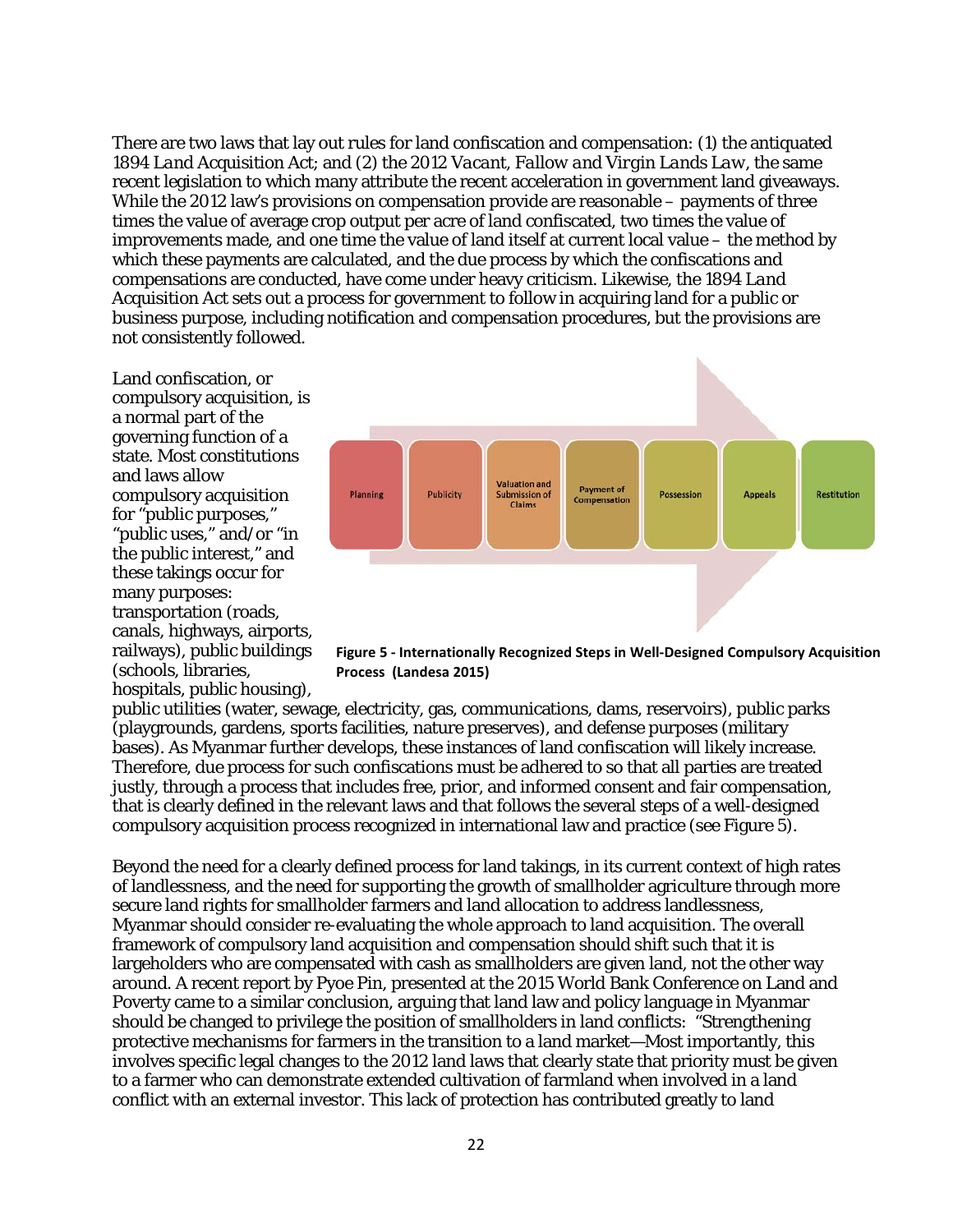confiscations across the country." (Siu Sue Mark & Aung Kyaw Thein, Pyoe Pin Programme study Jan. 2015) Such an approach, taken to its logical conclusion, would create a presumption in favor of active smallholder agriculture – not the trickle-down economics of large-scale agriculture and industrialization through Special Economic Zones and the like – as the spearhead of pro-poor agricultural, and in turn industrial, development in Myanmar.

# <span id="page-24-0"></span>B. Return of Unused Confiscated Land

This approach has been used with some success in Southeast Asia in recent years, as communities, governments, and civil society groups have become more sensitized to the prevalence of land grabs. Due to the prevalence of unresolved, historical land grabs in Myanmar, it is likely that many of these cases involve unused land. The legal provisions under current Myanmar law that support an approach to returning unused land are:

- *Farmland Law*, section 32: should a project take more land than is needed, the remainder should be returned to the original owner; and
- *Vacant, Fallow and Virgin Lands Law*, section 16(b): land unused for four years must be returned to the state.

In Vietnam, recent examples of the return of unused land taken for use in industrial complexes have followed an approach similar to the remedies that are available in current Myanmar legal context. In 2013, provincial authorities in the southern Provinces of Tay Ninh and Long An returned 5000 hectares of land to thousands of rice farmers. The land and was part of several planned industrial parks and golf courses, and this landmark case saw these two provinces as the first to return unused land. The government agency responsible was the Department of Planning, which formed an Interagency Committee to investigate whether the industrial complexes were productive, as required under the law. They were found to have thousands of hectares of unused land, and in addition to returning the land to the farmers, the authorities publicized the decision and encouraged the former users to take the land and return to farming.

In Cambodia, a different approach was used in 2001 to return unused land taken under economic land concessions. Similar to the *Vacant, Fallow, and Virgin Lands Law* in Myanmar, which encourages large land concessions – from 50 acres up to many thousands of acres ostensibly to jump-start the development of the economy – Cambodia's 2001 *Land Law* allocated one million hectares for large scale agriculture and industrial uses in its own effort at trickle-down development. Following this wave of compulsory land acquisition, much of the land remained unused, and the government took the step of promulgating regulations to tax the unused land, with the effect of terminating the right of concession holder because the loss in taxes exceeds the gain from possession of unused land. Data is not yet available on the efficacy of this approach, but it can be considered as one among several approaches to land allocation to landless farmers to support smallholder agriculture in Myanmar. A second approach in Cambodia has been the return of land taken with unfair compensation. In one well-publicized example, a luxury development project had issued unfair compensation to 900 evictees, and due to pressure from NGOs and the World Bank (which suspended its loans to Cambodia), the concession was cancelled and the land returned.

In Myanmar, communities have taken several approaches to pressing for the return of confiscated land. One has been the use of courts, which requires donor-supported legal services due to prohibitively high court fees. In these cases, rarely has land been returned, with successful cases nearly always leading to orders for compensation to be increased. For example,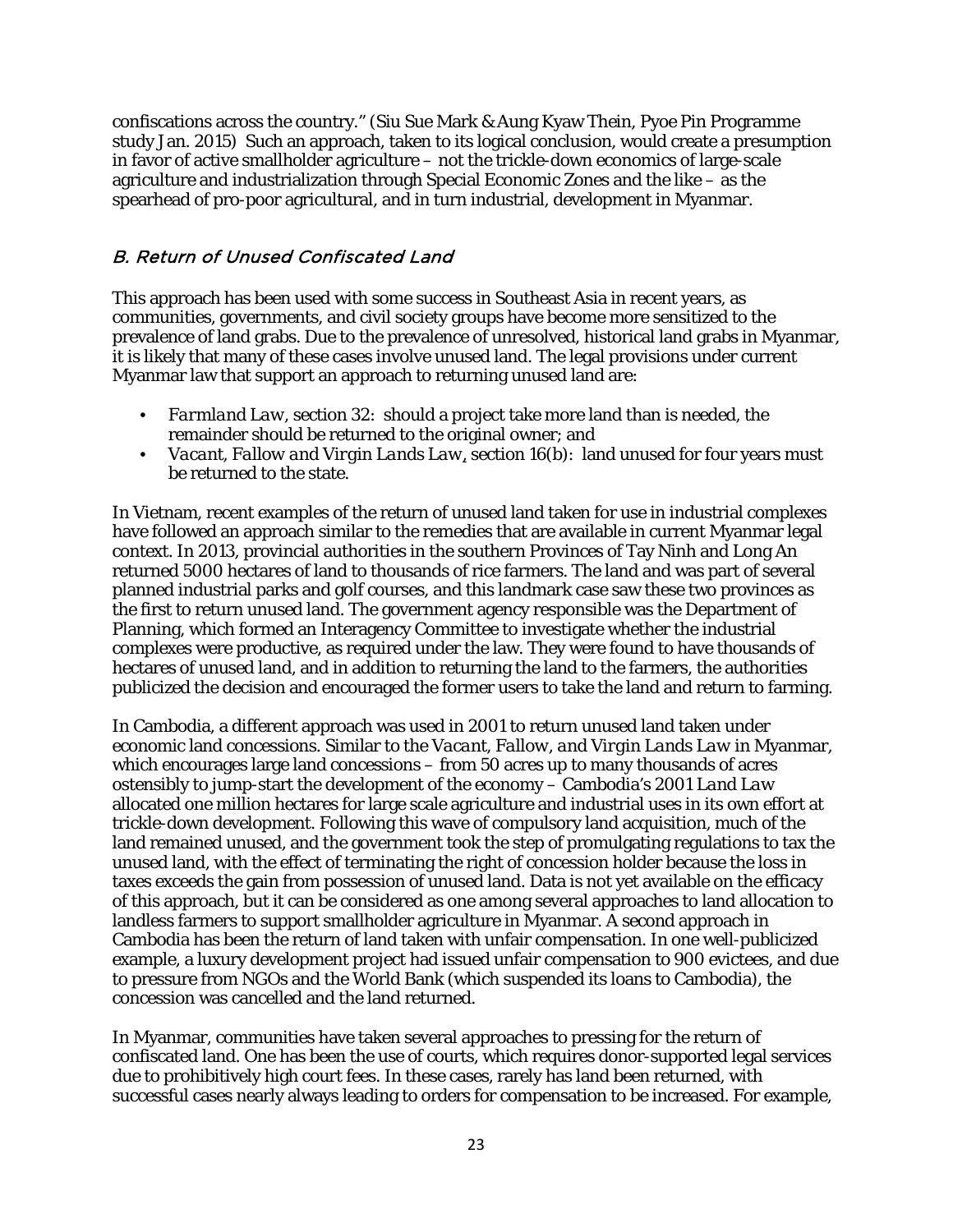according to the recent Pyoe Pin report, one suit in Magwe involving villagers who lost land to the construction of a dam will require court fees of 18 lakh kyats (about US\$1800). A more effective approach in Myanmar has been the use of the Parliamentary Land Confiscation Commission, which has had a more successful number of cases, without the costs of court fees. These cases involve actual return of land, and according to the Secretary General of the Commission, as of June 2015, approximately 30,000 cases have been submitted to the Commission with about 20,000 having been heard. Of those, a small number of cases have been deemed to be justified in receiving compensation: 882. Many of these are collective cases, and according to the Commission they have benefited 33,608 families through the return of about 335,000 acres (180,000 acres of farmland and 150,000 acres of urban land).

While these figures seem like a good start, joint fieldwork by Namati and Landesa in Eastern Shan State found that farming communities regularly complain of unjust past takings of land or poor compensation in recent takings, providing detailed accounts of specific losses. Extrapolated across the five states and divisions where Landesa staff has conducted fieldwork, the seven states and divisions where Namati has active community paralegal programs, and taking into account the regular reports by farmers associations, community activists, legal aid lawyers, and international organizations, the number of justified claims should far exceed 882 – perhaps by orders of magnitude. Further, when land is returned to a local level, the multiple claims to that land create a resurgence of disputes over land allocation. The government currently lacks criteria by which these claims can be decided in a transparent and participatory manner. As a result, the issuance of land use certificates for returned land is ad-hoc – sometimes land goes to the original farming family, sometimes land is granted to a family that worked the land as a tenant of the military, sometimes land goes to the farmers currently using the land, and on occasion corruption and personal interests mean land is given to people who never had a valid claim at all.

In such a context, the process of relying on courts or a national-level parliamentary commission will not come close to making the Herculean lift required to provide just compensation to those damaged by unjust takings. And, if the overall development goal is to reduce landlessness and to support smallholder farmers so that they flourish, the best approach is to embark on an immediate and rigorous nationwide land allocation program – drawing upon on the experience of the five great Asian success stories (described in sectio[n I. Smallholder Agriculture,](#page-5-0)  [Landlessness, and Equitable Land Allocation\)](#page-5-0).

# <span id="page-25-0"></span>C. Restitution for Unfair Compensation of a Recent or Historical Confiscation

Addressing past grievances in land should not begin as a zero-sum approach in which the aggrieved party receives the land, and the present user-claimant must vacate. Other more effective approaches to restitution programs include: a mix of ownership (or long-term rights) in which the disputed land is divided, and one party provides support to the other; or states may add to the pot through compensation either in cash, new land, or shares in development. In mainland China, Taiwan, and South Korea, Landesa has found that providing equity shares in non-agricultural development was an effective approach in compensating for land acquisition, and in South Africa cash compensation was successfully used for those who had suffered from past evictions (though in Myanmar in-kind land compensation may be needed to restore livelihoods). Preventative measures to ensure that the source of the grievances does not recur are important; in India, for example, the state has prohibited or placed moratoria on transfers by some groups receiving restitution, such as Scheduled Tribes.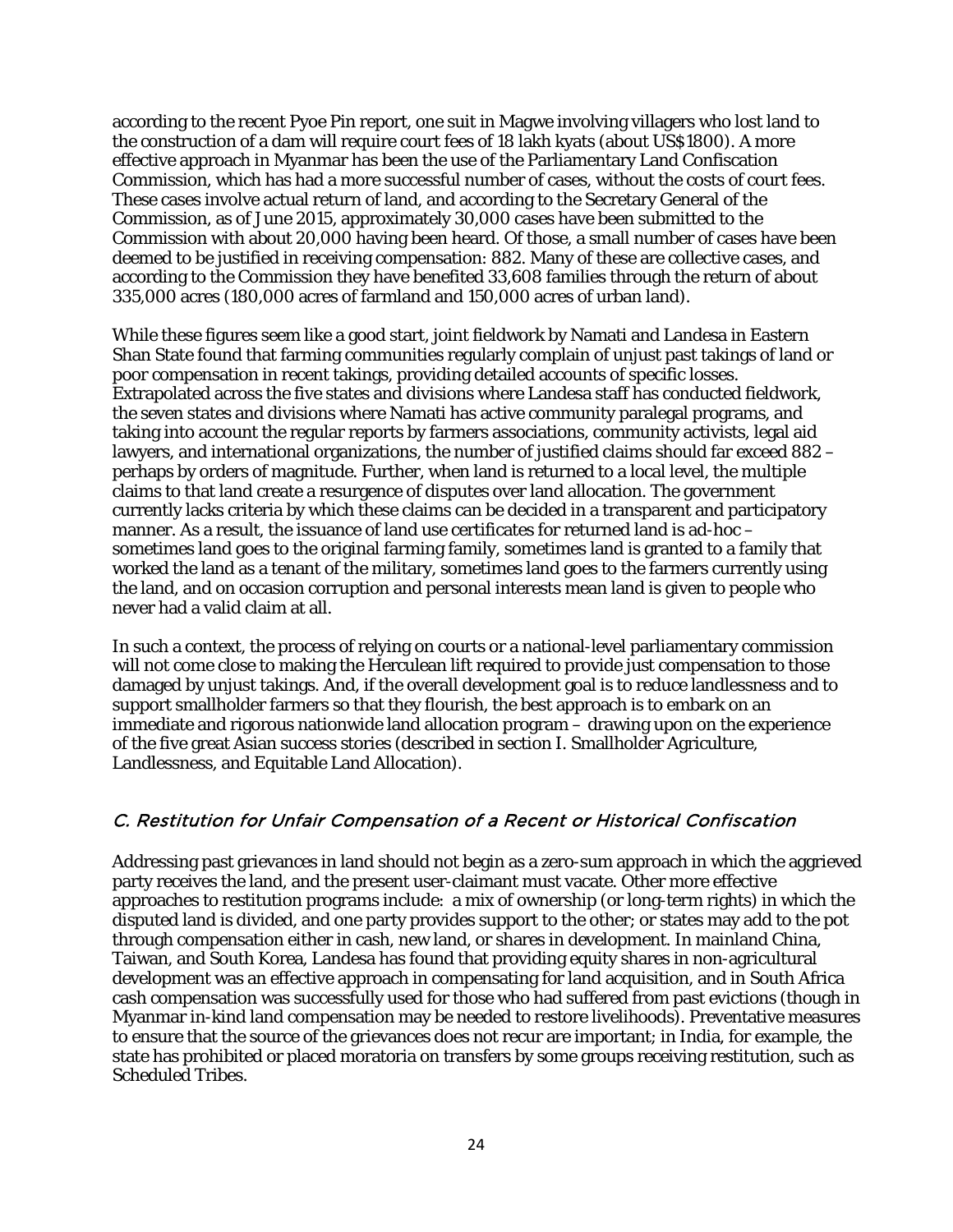A perceived fairness in land distribution is another critical element in addressing historical grievances, including fair representation in creating the legal mechanisms – statutory language, the involvement of drafters and implementers, and the locales of decision-making – as well as transparency through ongoing public statements and public consultations (but also a realistic time schedule allowing participation, which had previously seemed to be an issue in Myanmar). In-kind compensation may be best to restore livelihoods, but clearly acknowledging grievances is also an important part of this process, and land truth and reconciliation commissions, or similar structures, should be considered, as were effective in South Africa.

# <span id="page-26-0"></span>D. A Brief Note on Dispute Resolution

Land programs, and the legal aid work that accompanies them, should involve legal education of dispute resolution bodies, program administrators, and beneficiaries as to the land policy, land law, and registration processes. It should not be taken for granted that decision-makers fully understand these statutory frameworks and procedures. In India, Sri Lanka, and Cambodia education of justice sector actors and land department officials has accompanied land titling programs and has led to some good outcomes. Many models of dispute resolution bodies exist for addressing land issues, including land tribunals in Australia and Hong Kong, and specialized land courts in New Zealand serving the Maori indigenous peoples, and in the United States in the state of Massachusetts. In South Africa, land dispute resolution follows a model related to truth and reconciliation commissions.

# <span id="page-26-1"></span>V. Information Management

#### *Recommendations:*

- *Increase access to land documentation and policy information for rural communities and individuals.*
- *Ensure that mapping programs are affordable, transparent, and accessible; involve community participation; and enumerate landless families and available state land.*

Farmers must be able to access and understand information about their land in order to protect their land tenure security. Access to information is also a key feature of good governance. An accurate, transparent, and accessible information management allow farmers to prove their legitimate rights to the land, give other notice of those rights, increases smallholders status in the eyes of the state and within their communities, and can lead to improved access to, and greater efficiencies in the provision of, other government services, such as agricultural subsidies or extension services. A number of key features are crucial to ensuring that such an information system protects the interests of smallholder farmers: (1) affordable; (2) transparent; (3) accessible, including through physical proximity of the records to the people it covers; (4) equitable; (5) covers complex and overlapping land rights, including customary systems and secondary land rights; (6) builds on existing social systems rather than relying solely on written documentation; and (7) include checks and balances to protect vulnerable groups, including women. While in some cases, having such records accessible online is a feasible option, in settings where computer and internet availability are low, a physical copy of the records in an accessible place, is preferable. While many land records in Myanmar are held at the township level, the distance and process involved in accessing these records still proves to be a formidable obstacle to the average rural farmer. Myanmar may consider other options, such as the village or village-tract level, for better accessibility.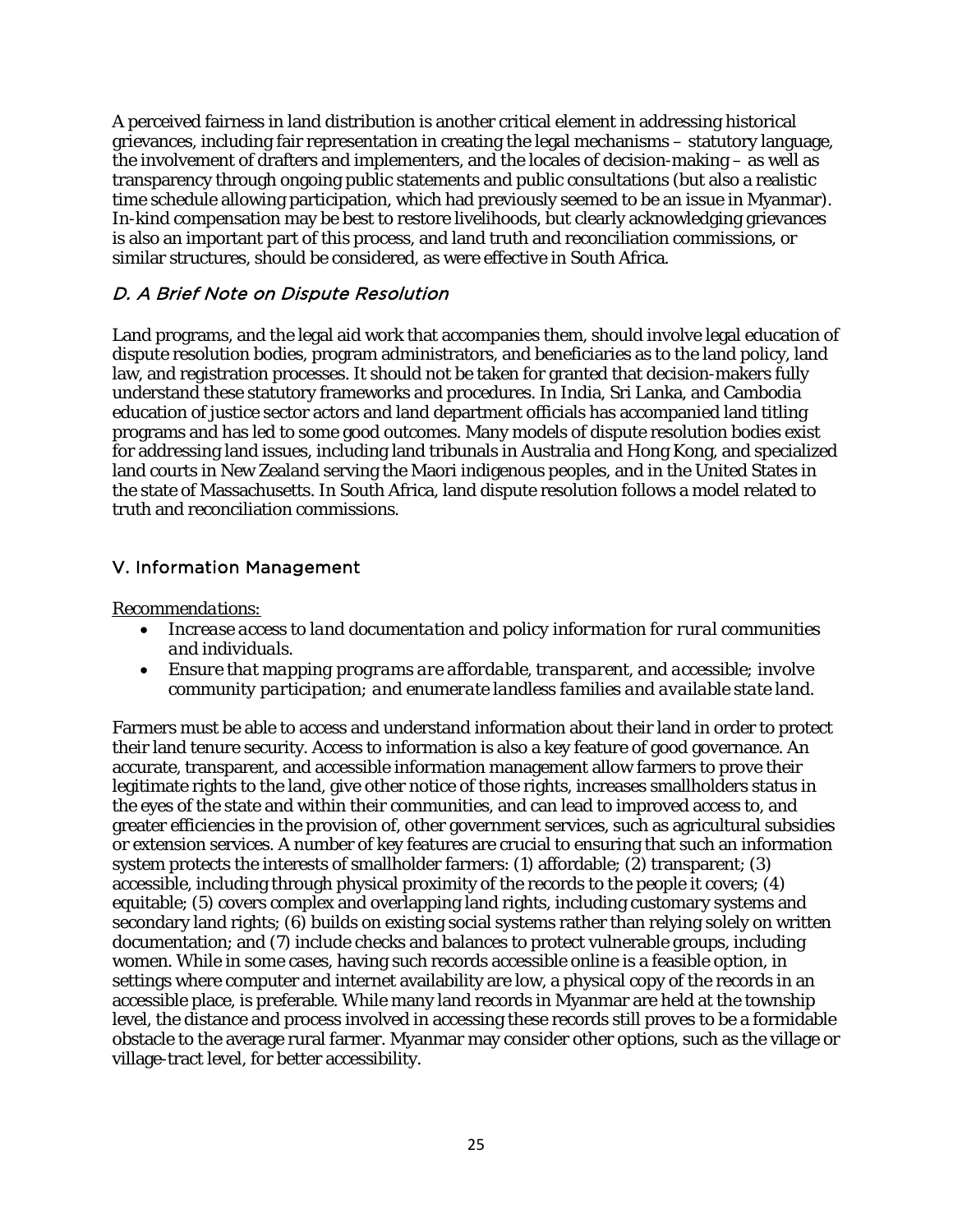Such publicly accessible records should include a description of the land, including the official classification of the land and accurate official maps and survey records, where available; a listing of those with rights to the land (primary land rights holders; tenants; community or secondary rights to access and use the land or the resources located on the land, such as water or trees; liens or mortgages; easements; and government rights to land) and a record of all transactions of such rights.

In Andhra Pradesh, India, village-level land administration officials maintain the land records, identifying the land owners and making entries in the Record of Rights. Such records include basic information such as the name of the landowner and the area, classification value and assessment of the land. In areas where surveys have been completed, the land records are more detailed and include other objective information about the land such as the water rate, soil type, nature of possession, liabilities, tenancy, and crops grown. The Record of Rights is physically located at the village-level land administration office, and villagers can come to inspect the record. When a change to the records needs to be made, the local officials have well-established processes to follow, including sending the revisions to the state-level land records department. For instance, in the case of inheritance, the heirs can submit an application to the local officials, who then provide notice to the public, allow a period for others to raise objections, and then settle the dispute if there are objections. If the change is then approved, the local officials modify the Record of Rights accordingly.[4](#page-27-0)

One fundamental area of land policy in which information management is important, especially in the early periods of reform, is the enumeration of landless families.<sup>[5](#page-27-1)</sup> This aspect of mapping is critical to pro-poor land reforms, and it is envisioned in the new 6th Draft of Myanmar's National Land Use Policy: a new provision of the *Land Information Management* chapter requires the participation of local individuals in conducting a survey of landless people (paragraph 15(g)), which is a strong start, both to get the issue into the land use planning policy process, and to ensure transparency. Also in India, in the State of Odisha, the government's Revenue and Disaster Management Department, which governs land allocation to landless populations, issued an order in 2015 to launch a month campaign to fully enumerate all landless families. The local Revenue Department officials led the enumeration process. The commitment shown by the government to carry out enumerations, and then to follow through with actual land allocations to landless families, is a useful model for Myanmar. However, while the State of Odisha allowed just one month for the process, to effectively implement such an important and complex task, a timeframe of at least several months is required.

A potentially significant development in land information management in ASEAN states in recent years has been the introduction of One Map, a land mapping database that states have agreed to share on a government by government basis. The system has been embraced to varying degrees in different ASEAN states, with Singapore using the resource more widely and with states like Indonesia and Malaysia less so. Recently, however, some observers in Indonesia believe it can help address issues like indigenous peoples' customary land tenure, environmental issues, and smallholder rights. It is hoped that this approach can be useful in dealing with land conflicts, including in Myanmar. However, there is risk that it may lock in certain disputes if they are officially mapped prior to being resolved.

<span id="page-27-0"></span> $\overline{\phantom{a}}$ <sup>4</sup> Note that the Revenue Department of Andhra Pradesh is trying to make land records even more accessible, and in June2015, launched an online tool, Mee Bhoomi, so that rights holders can access their records personally. The process of going through local officials to access land records is also still available.<br><sup>5</sup> For a discussion of the definition of landless, see Section 1.B. Smallholder Agriculture Can Best Address

<span id="page-27-1"></span>[Landlessness.](#page-9-0)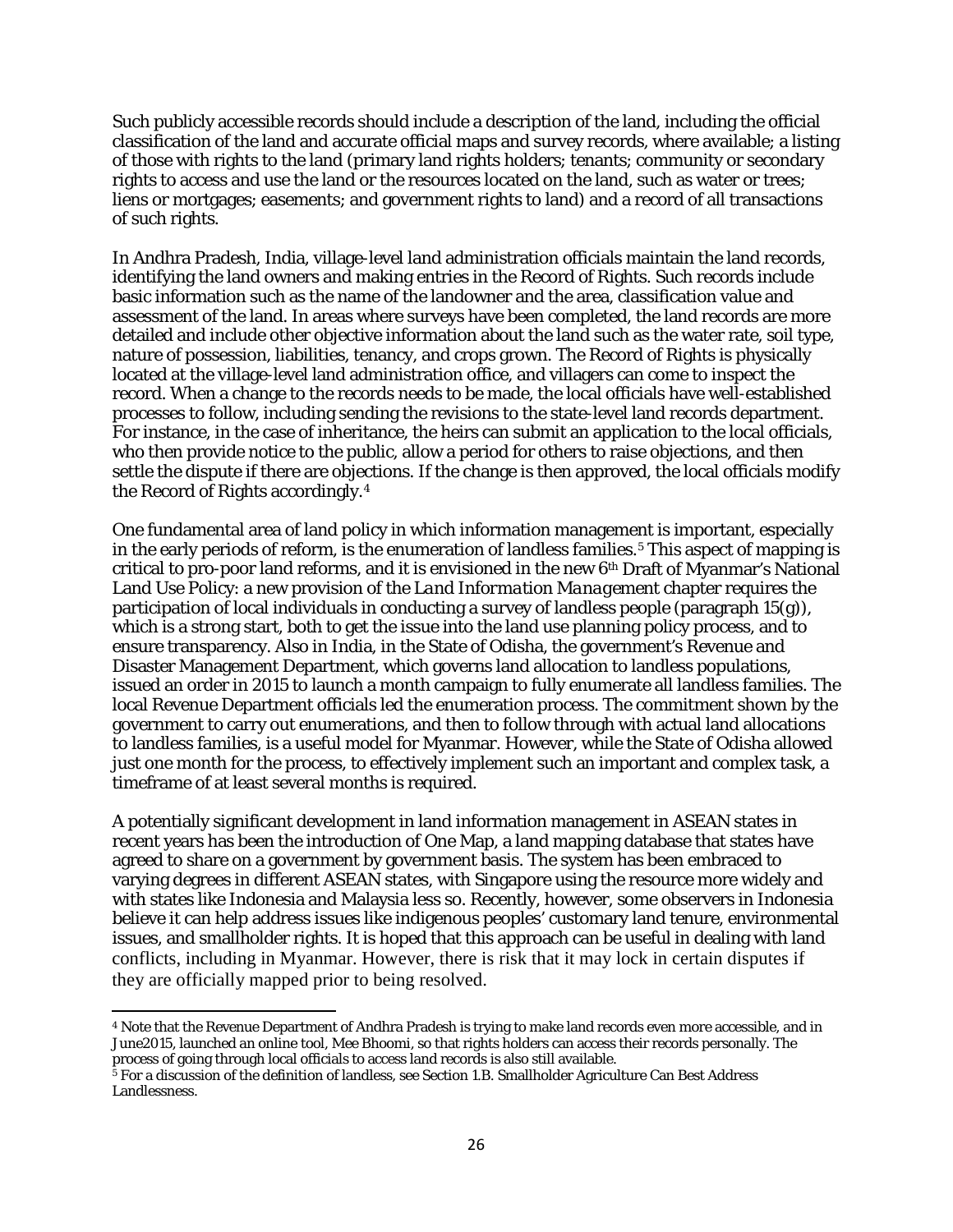As the One Map tool is developed and implemented in Myanmar, it will be important to ensure that the information in the mapping system is accurate and represents the reality of land holdings and uses. Participatory mapping can be a powerful tool in gathering such accurate information on land and resource use, hazards, traditional knowledge and practices, and community values and perceptions. Participatory mapping also allows an opportunity to bring the knowledge and perspectives of communities (including those who may have been previously marginalized in such processes) to the attention of decision makers at various levels of government.

# <span id="page-28-0"></span>VI. Land Classification

l

*Recommendation: Consider creating a land classification system that reduces the complexity of current categories, involves community participation to ensure the accuracy and appropriateness of new classifications, and is accompanied by sufficient education of communities and government officials alike so rules are understood and officials are confident to authorize reclassification.* 

A recurring concern raised by smallholder farmers in Myanmar is the difficulty in coping with the complex structure and strict classifications of types of land. Many farmers, both as individual farming families and those farmers seeking customary rights to communal land, face significant burdens in attempting to secure their land tenure due to the current land classification system. Farmers using land that is classified by the government as vacant, fallow, or virgin land, for example, cannot register that land until it is "converted" in official records into farmland. This obstacle exists even when that land is and has been used for agricultural cultivation for decades. Re-classification of the land involves completing several different administrative process to ask for use rights, request land reclassification, and then apply to the Settlement and Land Records Department (SLRD) for issuance of a Form 7 certifying the newly classified farmland use rights.[6](#page-28-1) (Occasionally SLRD will permit a farmer to apply directly for a land use certificate under the Farmland Law, based on evidence of longstanding agricultural use of paddy land (*lel*). However, this practice is not consistently used in all areas.)

In most cases in Myanmar, efforts to follow the necessary steps for reclassification are not followed due to various obstacles: (1) the rules are not understood by one or both parties (farmer and SLRD official); (2) the rules are perceived to be too onerous to complete; or (3) the SLRD official does not feel confident that they have the proper authority to complete such a reclassification. As a result, nearly all the vacant land reclassifications completed by the Namati-CPRCG paralegals moved forward through, as one paralegal described the process, "negotiation and discussion." It is also possible, aside from the three obstacles described above, that officials, farmers, or both may believe there is a financial or efficiency interest in resolving these reclassifications through negotiation and discussion, and the exchange of informal fees or payment of bribes that such a process may entail.

In the Indian State of Odisha, government officials set out to create a uniform land classification system in 2011 – a process that could be an example for Myanmar. There were previously 32

<span id="page-28-1"></span><sup>6</sup> Under the *Farmland Law* (2012), following the application and verification process, the Form 7 certifies the holders right to farm a particular plot of land. A Form 7 can only be issued for land classified as "farmland." See President Office Notification No. 62/2012 (2012), s. 23(a).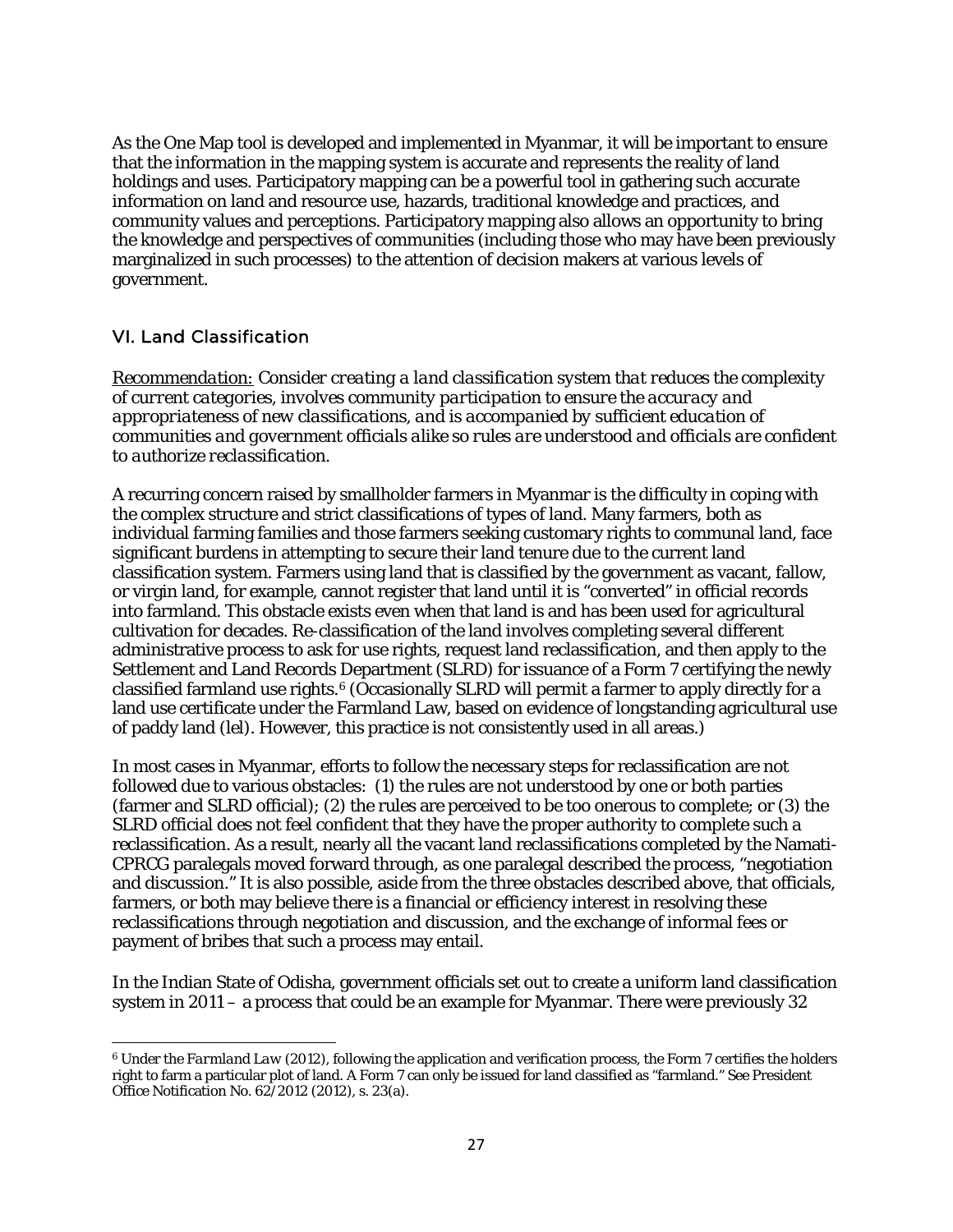classifications of land and officials had concluded it was too complicated a system for land owners and officials alike. The effort to make the system uniform included satellite imagery to modernize maps, regular "camp courts" to assist villagers to correct their Rights of Record through community participation and official verification of actual land use, and additional training curriculum offered through the Revenue Inspector Training Institutes to ensure the new classification system is well understood by the relevant officials.

Because of the diversity of land uses in Myanmar, some level of complexity in classification is warranted and inevitable. One evolution in the classification process has occurred during the 2015 amendment process to the Draft National Land Use Policy, when in June 2015 the 6th Draft dropped the ten land classifications in favor of a simple set of three (Agricultural land, Forest land, and Other land, see: Chapter II, Section 12). The draft Policy empowers "relevant government departments and organizations" to "review and amend" land types "transparently" which is a substantial change in policy, and may reduce some of the obstacles to secure land use rights faced by farmers (Section 13). In addition to land classification, the draft policy maintains seven zones that District Land Use Committees may establish (Urban and rural development zone, Agriculture zone, Livestock breeding and fishery zone, Protected area zone or national security zone, Commercial zone, Industrial zone or mining zone, Grazing land zone, and Forest zone; Chapter II, Section 22). The creation of these zones is guided by a detailed set of regulations requiring public consultation and input (Sections 23-25), however the process could better protect the existing land uses of farmers and communities if rural communities first develop plans for equitable land and natural resource use at a local level, with the District government then combining these plans into a district-level zoning scheme.[7](#page-29-0)

Taken as a whole, these land classifications and zones still maintain a diverse set of categories which can create obstacles to understanding by smallholder farmers and officials alike, and leave the possibility that various government departments may create yet more complex and unclear land classification systems. However, the categories are now accompanied by a reclassification process permitted under the draft Policy, and a more rigorous zoning permission process, which – together –may allow farmers legal rights to farm their land, potentially enabling these same farmers to conduct their own inclusive community mapping and zoning processes to inform current and future land and resource use.

In the meantime, farmers in Myanmar face insecure land rights where their land use does not match the official classification of land. For instance, farmers allocated vacant land in the past due to government agricultural policies are likely more vulnerable in terms of tenure security. Across 2000 paralegal cases related to land registration, 86% of clients attempting to register farmland had some documentary proof of their claim, such as a past tax receipt. These documents do matter – 68% of cases in which a client had documentary proof have been resolved with the assistance of a paralegal, compared to just 35% when the client has no documents, and must rely on neighbor testimony and other means of verification.

Only 67% of clients attempting to register vacant land (as distinct from farmland) had any document showing possession to assist in the multi-step process of converting and registering

<span id="page-29-0"></span>l <sup>7</sup> Such regulations on public consultation and input should be consistent with the principles of consultation and participation of the Voluntary Guidelines on the Responsible Governance of Tenure of Land, Fisheries and Forests in the Context of National Food Security (2012), s. 3B6. The Food and Agriculture Organization of the United Nations and the Agricultural Fund for International Development have also published guidelines and handbooks for participatory land use planning that reflect international best practices and could be useful in drafting regulations and developing procedures for public participation in land use zoning.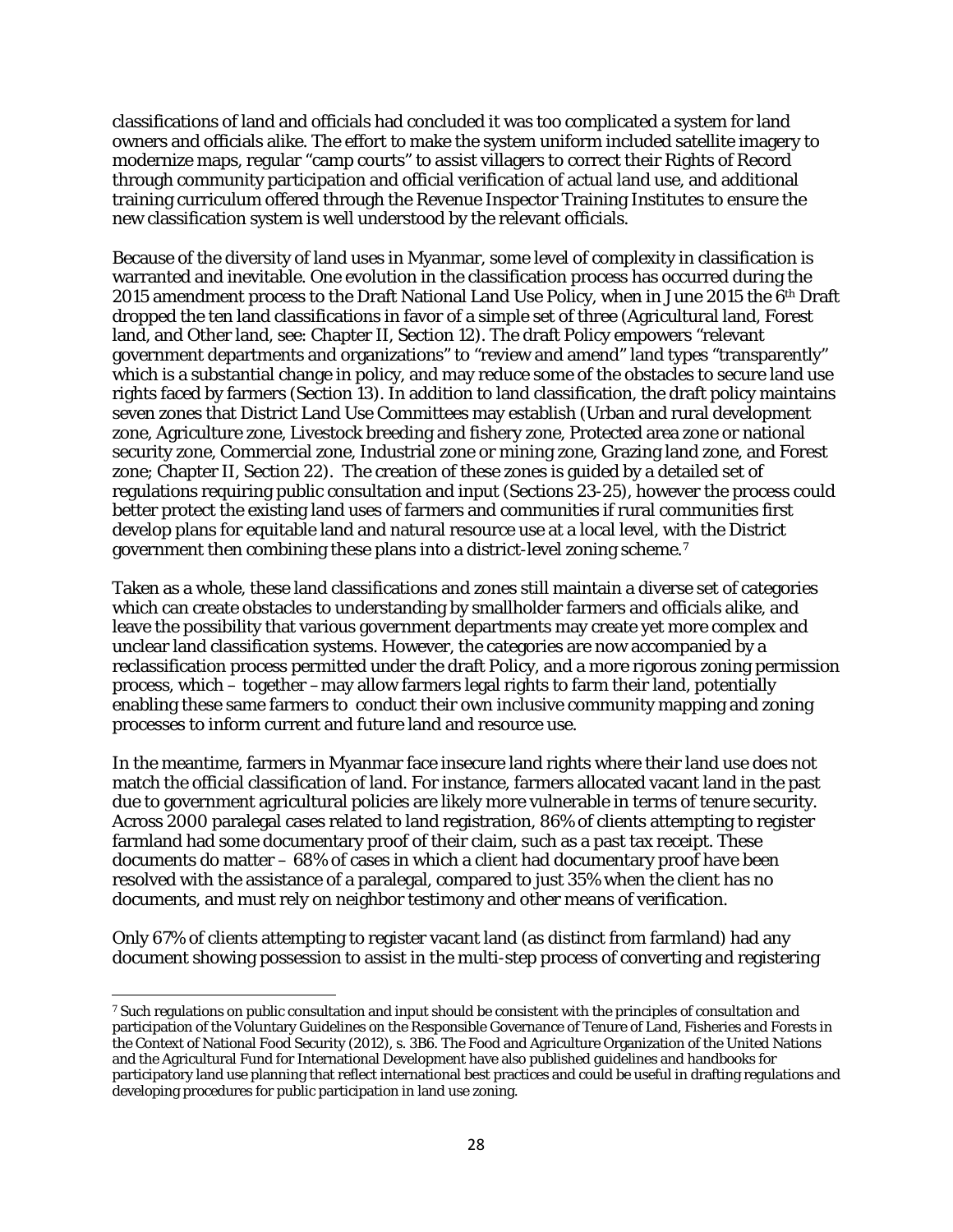vacant land (see above). In addition, many farmers hold documents that were never incorporated into the relevant government records, making recognition of the farmers' right to their plot of vacant land more contentious.

Various types of land face issues with classification and conversion, as they involve customary uses, questions of fallowing during crop rotation, and other overlapping protections linked to ethnic nationalities. The final policy and legal framework will need to speak specifically to these tenure rights, addressing and clarifying a process that has been underway since the mid-20th century.

# <span id="page-30-0"></span>VII. Other Critical Issues in the Land Context

#### <span id="page-30-1"></span>A. Conflict and Post-Conflict Land Reforms

#### *Recommendations:*

- *Proceed with land reforms in geographic areas where and when possible, so that areas still in conflict will, in the future, be able to base their land reform work on successful neighboring models.*
- *Support education and mediation in post-conflict communities, conducted by welltrained mediators, to resolve disputes and improve public awareness about land rights.*
- *Prioritize displaced and resettled communities in land allocation programs to address landlessness.*

One of the most difficult areas faced by land reform is what to do in conflict settings, where there is either an active armed conflict or a cease-fire in which opposing parties have established separate governing structures. Overlapping claims to land by current residents and returning refugees, future planning for land allocation and registration within opposing government structures, and the danger of work in such in environments are just a few of the issues facing land reforms in conflicts and post-conflict areas. Despite  $-$  or because of  $-$  these challenges, farmers living in conflict settings still face some of the greatest need, and land reform work must plan to address these populations. However, it is important to keep in mind that land is often a source of the conflicts themselves, so addressing and resolving land issues in a conflict setting – hard as it may be – may be a vital part of any effort to resolve the conflict.

Those implementing land reform efforts in conflict settings should be prepared to frame their work at least as a model for the future, as was eventually the case with South Vietnam's Land-tothe-Tiller Program. While the program successfully provided secure smallholder farms to one million families between 1970 and 1973, several years later as South Vietnam was absorbed into the Communist North, the productivity of those farms in the south served as a model as Vietnam began to address the productivity problems being experienced under government-mandated collectivization. Ultimately, the government dismantled the collective farms in favor of 20-year rights for farmers, later extended to 50 years in 2014. Such an approach as Landesa took in Vietnam in the 1960s and 1970s might be useful in Myanmar where some states are experiencing conflicts that have either paused under ceasefire arrangements, or remains active. While some reforms may hold and remain, others may serve as models for the future or the bases on which to extend reforms.

In Nepal, following a decade-long civil war with Maoist insurgents, and with land rights as one of the root causes of the conflict, the peace process and post-conflict period has been marked by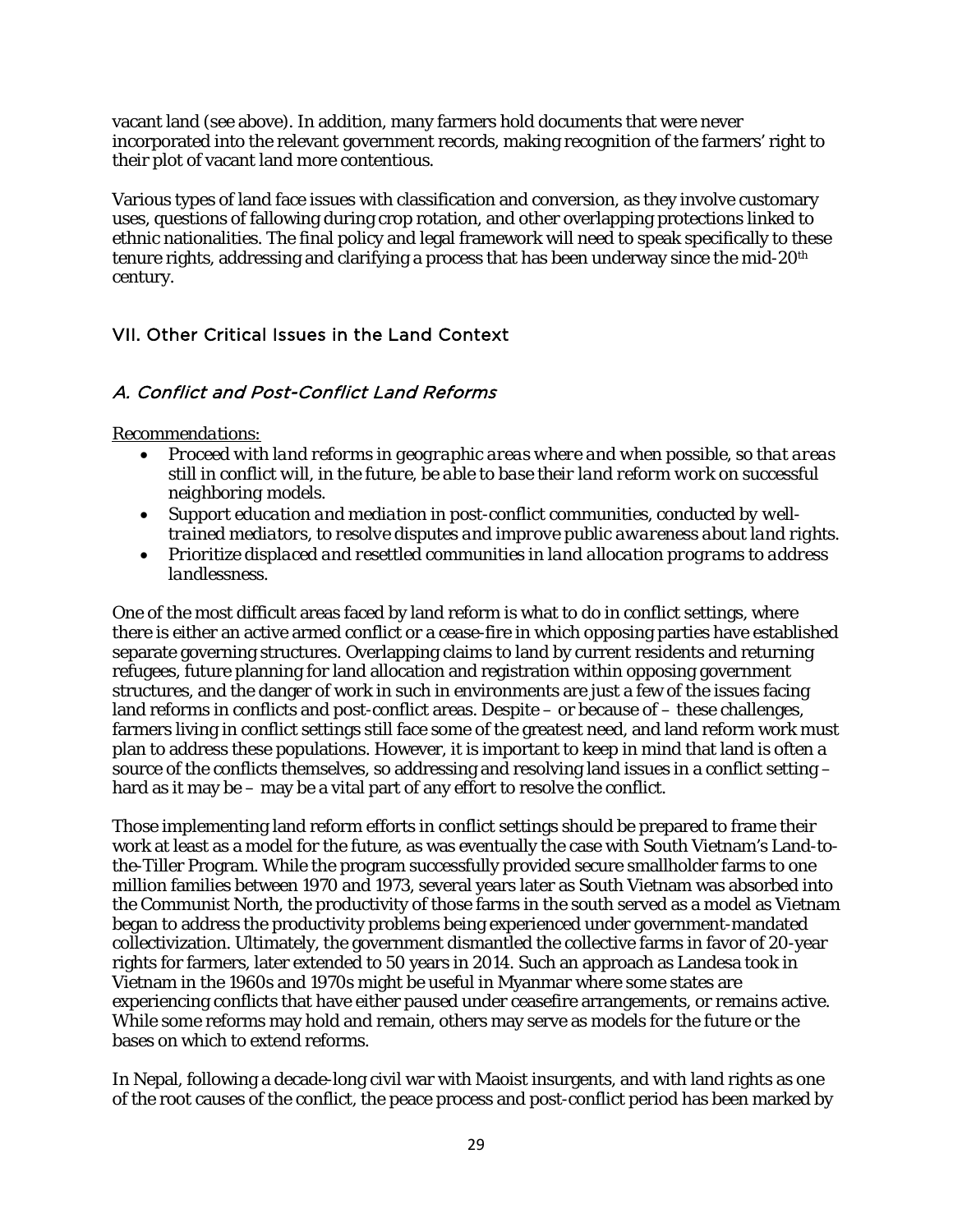efforts to conduct dispute resolution to address new and long-standing claims. The roots of these land conflicts have included changes in population and accompanying rises in land prices, a lack of education by local communities on land law and accompanying citizen rights, and the abuse of parties during land transactions by unscrupulous brokers, leading to land disputes about inheritance, ownership, and land boundaries. To address these issues, the courts have been one route used, while more effective results have come through mediation conducted by well-trained mediators, coupled with improved public awareness about land rights.

East Timor may provide a model useful to the Myanmar context, as it has experienced one of the most difficult and layered forms of colonial and ethnic-based conflicts: first the European colonialization of the island, then the Japanese occupation in World War II, and finally the invasion and occupation by Indonesia from the 1970s through 1990s. The situation was more complicated by the significant displacement of the local population, followed by the issues facing returnees to these lands. The process of land reform in East Timor is still in early stages, and early efforts have underscored the complicated land issues in the region and the long process that will be required to resolve them. The land reform process involves establishment of local land administration offices, land allocation programs for the landless, resettlement of hundreds of thousands of Timorese from abroad and from other parts of the island, and legal education of families about land title questions – policies to address these and other post-conflict land issues may be instructive for Myanmar.

# <span id="page-31-0"></span>B. Federalism

#### *Recommendation: Consider other Asian examples of the delegation of land administration to the states and regions, using land as a testing ground for devolution of governance and rights.*

As Myanmar continues in its governance transition, and pursues efforts to achieve national ceasefire agreements, the ongoing question of the future of some form of federalist state arises. This issue of federalism will have significant bearing on the questions of land policy facing Myanmar, from seemingly minor questions such as: Could State and Division-level parliaments set up their own land confiscation committees, as the national parliament has? Why are some states and divisions reputedly more active in the area of land reform, such as Ayerwaddy Division? And what will become of the land policies and reforms already undertaken in territory controlled by ethnic armed groups, such as that of the Karen National Union in Tanintharyi Division or the Kachin Independence Organization in Kachin State?

In several Asian countries, governments have dealt with these questions of federalism and land policy, with differing levels of success. In India, for example, the Constitution divides the legislative power into three areas of jurisdiction: (1) those governed by the Union government; (2) those reserved for the state governments; and (3) those on which the Union and state governments can legislate concurrently. Land policies are a state issue under the Indian Constitution, and therefore, the state-level governments hold the exclusive power to pass land legislation. The Union parliament may only pass land laws under certain circumstances when the legislation is in the national interest and with a two-thirds majority. While there is some influence from the central government – for example, the roots of one of India's important protections of women's land rights, joint titling, lie in a national-level women's empowerment policy – fundamental policies, such as land allocation to the landless, are firmly state matters.

The case of Indonesia provides three instructive examples of different approaches to land policy as different forms of federalism took hold in ethnic provinces. These distinct federalist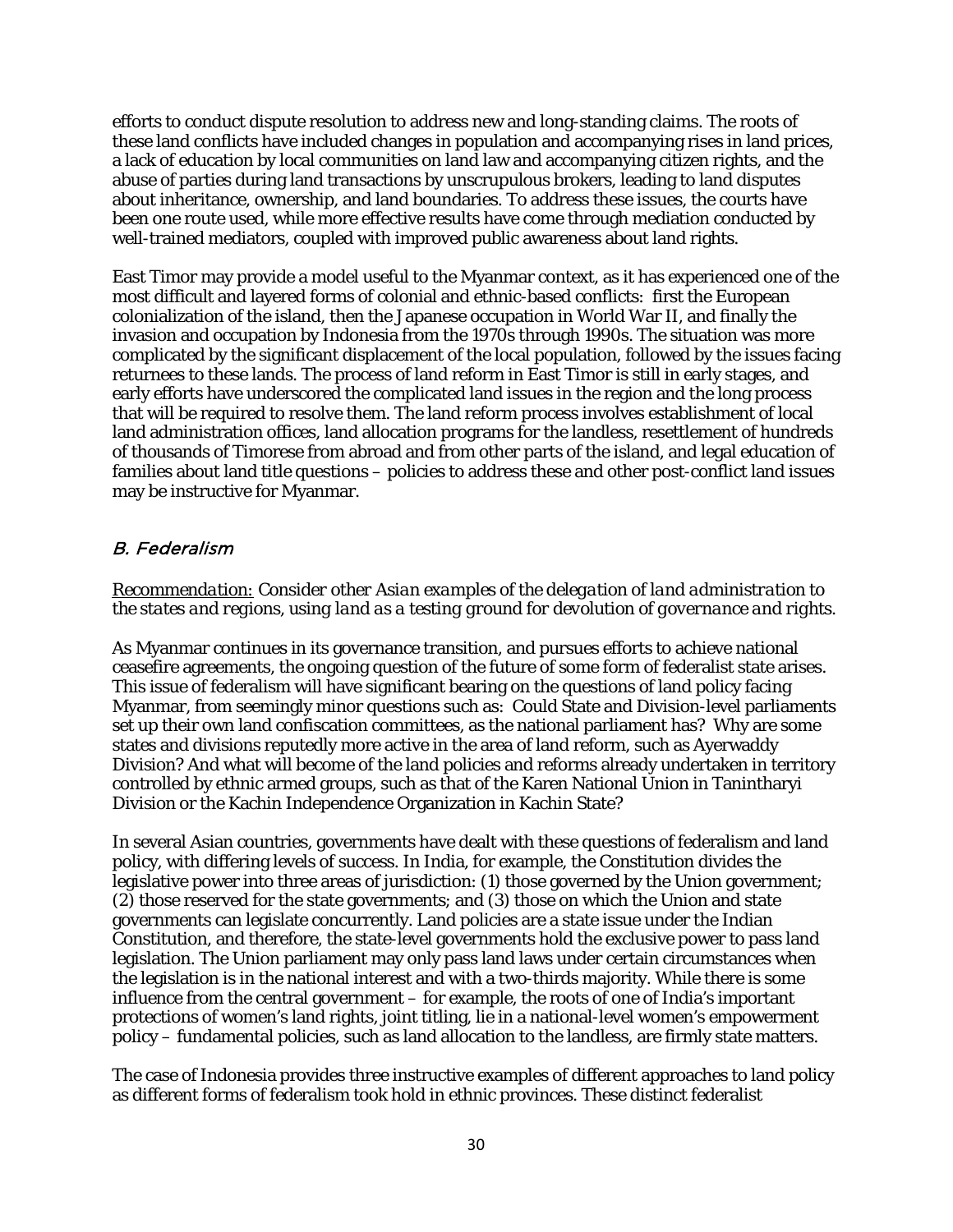structures, which were developed in the 1990s during the governance transition following the rule of Suharto, each devolved control over land and resources to the provinces in question: East Timor, Aceh, and Papua. In the transition from authoritarian rule of Suharto, the East Timorese, Acehnese, and Papua issued demands for independence with varying levels of force. The central government initially responded with a federalist approach to address grievances by these and other ethnic nationalities that was general in scope, but the three nationalities pressed more forcefully for autonomy and the government created specific policies for each.

- East Timor separated entirely from Indonesia through a referendum, becoming an autonomous state and authority to create its land policies and laws.
- Aceh received special autonomy in 2001, but as the ongoing Free Aceh Movement and armed conflict (GAM) continued to press for full independence, and then the devastating tsunami struck Aceh in 2004, the process of autonomy became disrupted. Eventually, the 2001 Special Autonomy Law concerning Aceh was replaced by the 2006 Law on the Governing of Aceh, which led to further devolution of rights and set the framework for the National Land Agency to devolve its powers to the province and districts.
- Like Aceh, the province of Papua was also given autonomy in 2001 under a Special Autonomy Law which devolved rights, including land rights. Through the special autonomy given to Papua, the Indonesian government was seen as providing substantial independent governance, moving from a previous posture of trying to integrate the ethnic nationalities to an accommodation approach. Under the 2001 law, Papua has been given very substantial local authority over key issues, including greater autonomy over natural resources and land.

# <span id="page-32-0"></span>C. Decentralization

*Recommendation: Strengthen mechanisms for local land administration and local community access to land documentation, mapping, and dispute resolution processes in order to increase efficiency, better rely on local knowledge of ownership and classification issues, and ensure public awareness, transparency, and accountability.*

Decentralization of certain functions of land administration and rulemaking – whether through local government or through local branches of central government – can greatly improve the efficiency and effectiveness of a land administration system, and brings these functions closer to the smallholder farmers, making the land administration system more accessible to the average person. While local-level SLRD officials in Myanmar have the authority and confidence to deal with common registration of farmland, on trickier issues such as conversion of vacant land or forest land or contesting a land confiscation, local authorities defer to higher, more centralized authority. These complex cases are much more likely to require interaction with authorities at the state/divisional level or central level compared to a farmland registration attempt. In the experience of Namati-CPRCG paralegals, some cases, such as registration of land previously classified as farmland, are typically decided locally. However, many other types of cases, such as thse involving forest land, are referred to state/divisional- or national-level authorities, making it more difficult for farmers to actually pursue resolution to their cases (see [Figure 6\)](#page-33-0).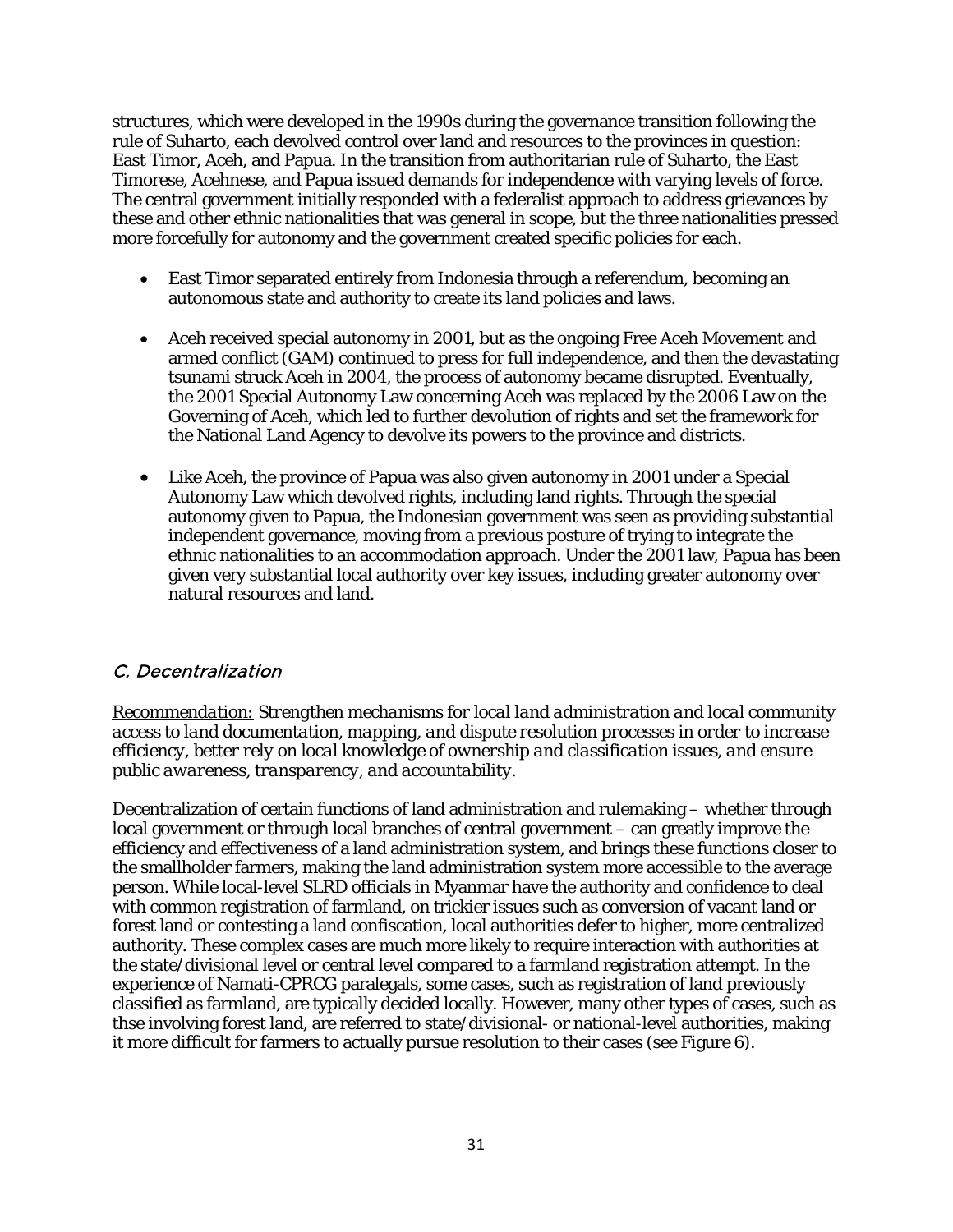

<span id="page-33-0"></span>**Figure 6 - Percentage of Cases Requiring Involvement of Higher Level Authorities for Resolution (Namati 2015)**

While in many cases, deference to a higher authority is warranted (i.e., for an appeal of a lower level decision; setting policies and procedures that protect marginalized groups from discrimination at lower levels), each time a case is referred to a higher authority, it becomes less transparent, more difficult to access, and less understanding of local contexts. For example, in India, village commons areas that are used by all members of the villages are often recorded as "waste land" in official government records. In the event of a dispute, local authorities are in a better position to verify existing users of such land than higher level officials who likely have never seen the village.

Even when certain government functions are decentralized to more local level institutions, the role of the central government remains critical in creating uniform procedures that ensure unbiased decision-making and transparency and supporting and holding accountable locallevel decision makers. For example, in West Bengal, India, the gender bias of local authorities in a decentralized land distribution program resulted in unmarried women being excluded from lists of potential beneficiaries, and in response state-level officials stepped in to correct this oversight.

In China, policies over land are highly centralized. But provincial governments handle administration of land such as approving land acquisition and specific compensation standards for land taking not in conflict with central laws, and the monitoring and correcting of violations of central laws. For example, the central law requires a compensation package of no more than 30 times the annual agricultural production of a piece of land. It is up to each province to decide the specific multiplier, which allows the compensation to take into account local context but leads to varying compensation levels across the county Also, a province may do whatever the central law delegates. For example, in terms of compensation for standing crops in a land taking, the central law explicitly delegates to each of the provinces the power to decide on standards of compensation for standing crops.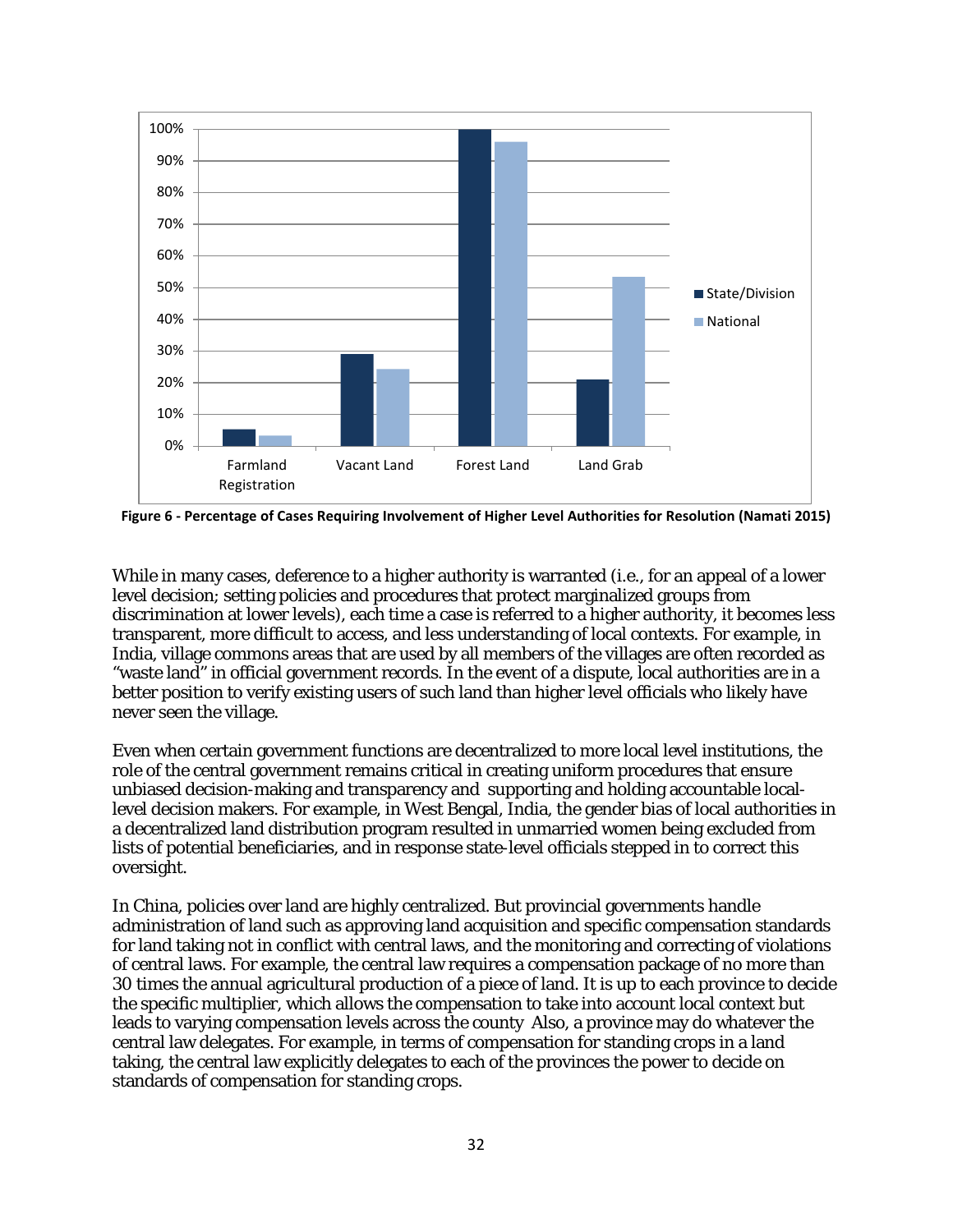#### <span id="page-34-0"></span>Selected Bibliography

- Anderson, Kristen Ewers. 2011. "Communal Tenure and the Governance of Common Property Resources in Asia: Lessons from Experiences in Selected Countries." Land Tenure Working Paper 20. Food and Agriculture Organization of the United Nations.
- Bertrand, Jacques. 2007. "Indonesia's quasi-federalist approach: Accommodation amid strong integrationist tendencies." *International Journal of Constitutional Law* 5: 576-607.
- Cheong Poh Kwan and Lau Xin Yi. 2015. "Indonesia's ONE MAP crucial for conflict-free development." *The Nation*, June 12.
- Global Witness. 2014. *What Future for the Rubber Industry in Myanmar?* London: Global Witness.
- Fitzpatrick, Daniel. 2002. "Land in post-conflict circumstances: some lessons from East Timor." New Issues in Refugee Research Working Paper No. 58. United Nations High Commissioner for Refugees.
- Knight, Rachael, and Laura Goodwin. 2014. "Comments on Myanmar National Land Use Policy (Draft): A Memorandum to Government of Myanmar, Land Use Allocation and Scrutinizing Committee." Yangon: Namati. http://namati.org/wpcontent/uploads/2015/01/Namati-Memo-on-Myanmar-National-Land-Use-Policy.pdf.
- Lipton, Michael. 2009. *Land Reform in Developing Countries: Property Rights and Property Wrongs*. New York: Routledge.
- Lipton, Michael. 1977. *Why Poor People Stay Poor: Urban Bias in Development*. Cambridge: Harvard University Press.
- Mark, SiuSue, with Aung Kyaw Thein. 2015. "Are the Odds Stacked Against Them? Challenges and Opportunities to Secure Land Claims by Smallholder Farmers in Myanmar." Paper presented at the World Bank Conference on Land and Poverty, Washington, DC, March 23-27.
- May, Bernhard. 2008. "The Law on the Governing of Aceh: The Way Forward or the Source of Conflicts?" *Accord* 20: 42-45.
- Meinzen-Dick, Ruth, Monica D Gregorio, and Stephan Dohrn. 2008. "Decentralization, Propoor Land Policies, and Democratic Governance." Collective Action and Property Rights Working Paper No. 80. International Food Policy Research Institute.
- *Orissa Diary*. 2011. "Orissa Government to follow uniform land classification." July 11. http://www.orissadiary.com/CurrentNews.asp?id=27821.
- Prosterman, Roy L. 2013. "Enhancing Poor Rural Women's Land Rights in the Developing World." *Journal of International Affairs* 67: 147-64.
- Prosterman, Roy L., Robert Mitchell, and Tim Hanstad, eds. 2009. *One Billion Rising: Law, Land and the Alleviation of Global Poverty*. Leiden: Leiden University Press.